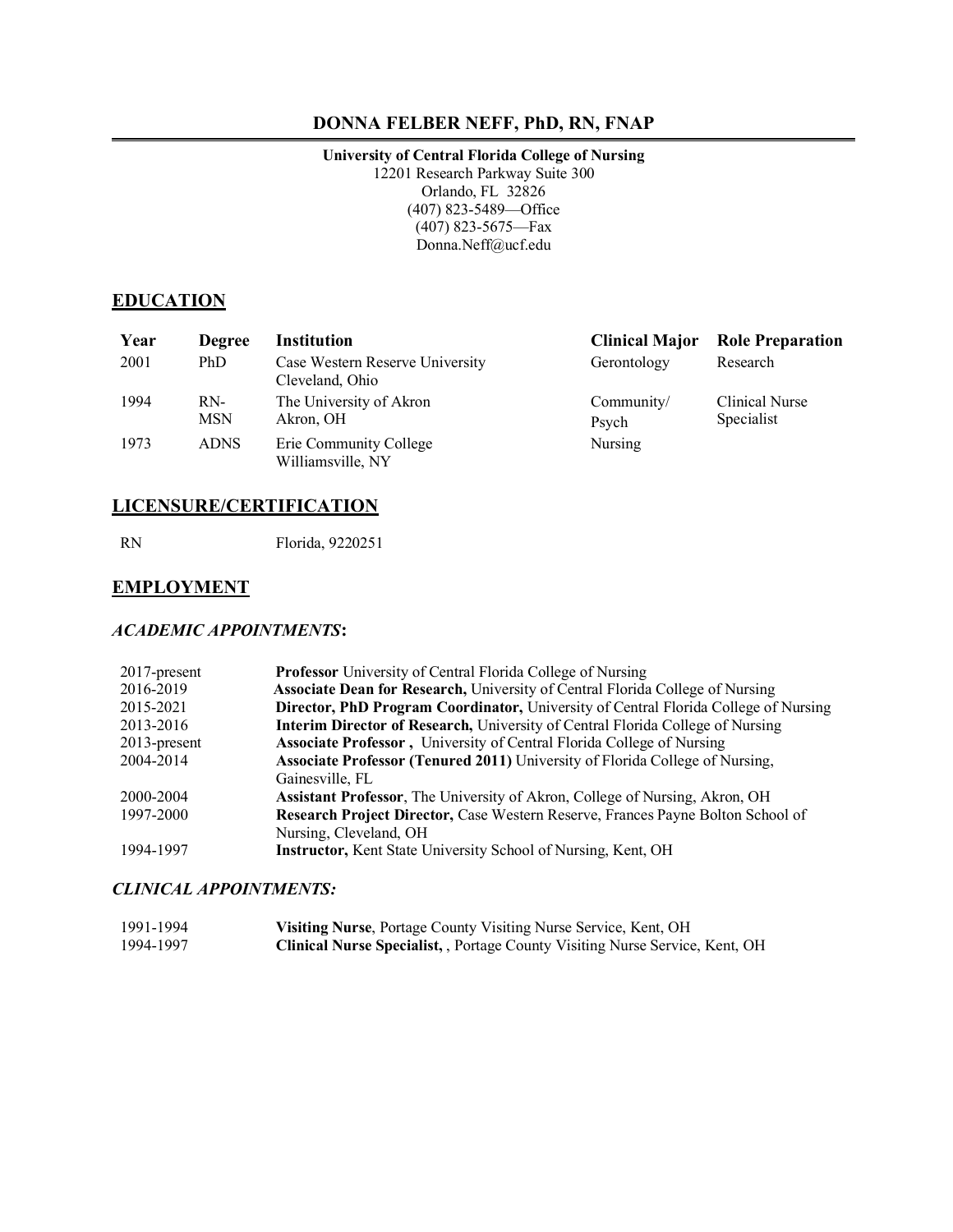### **PUBLICATIONS**

*REFEREED JOURNALS*: (\* Data-based articles; ^Student).

(In these publications, if I am listed first, second or final author this indicates greatest contribution)

- **Neff, D.F.,** Shambley-Eaton, D., ^Godoy, C., Webb, F., & Galliard, T. (in progress) Multicultural community advisory board: Thematic analsyes of focus group dicussions to guide study approaches.
- \*^Imes, S., Cook, C., & **Neff, D. F**. (2021, in review). The Implications of Demeanor: First Impressions from the Bedside.
- \*^Waterval, E., **Neff, F. D.,** Warshawsky, N., Parchment, J., Ng, B. P., Khallouq, B. B., Yan, X. (in review). The effect of acuity-based nurse staffing on nursing medication errors
- \*^Audette, C., **Neff, D.F.,** Hawthorne, T., & Conner, N. (2021, in review) The effects of geography on preterm birth rates in among pregnant women in Florida.
- $^{\wedge}$ Smith, M., Conner, N., & **Neff, D.F**. (2021). Access to mental health care in the 21<sup>st</sup> century: An evolutionary concept analyses. *Journal of the American Psychiatric Nurses Association*, doi.org/10.1177%2F10783903211011672
- \*^Keith, A., Warshawsky, N., **Neff, D. F.,** Loerzel, V., & Parchment, J. (2021) Factors that influence nurse manager job satisfaction: An integrated literature review. *Journal of Nursing Management, 29*(3), 373-384. DOI:10.1111/jonm.13165
- \*^Smith, M., & **Neff, D.F**. (2019). Mental health care access using geographic information systems: An integrative review. *Issues in Mental Health Nursing, 40*(2), p 113-121. DOI: org/10.1080/01612840.2019.1646363
- \*Danesh, V., **Neff D.F.,** Jones, T.L., Aroian, K., Unruh,L., Andrews, D., Guerrier, L., Venus, S.J., Jimenez, E. (2019)). Can proactive rapid response team rounding mprove surveillance and reduce unplanned escalations in care? A controlled before and after study. International Journal of Nursing Studies, 91, 128-133. DOI: 10/1016/j.ijnurstu.2019.01.004
- \*Bumbach, M. D., Harman, J. S., Lucero, R., Cimiotti, J. P., & **Neff, D. F**. (2019). Gender differences in nurse practitioners, job satisfaction and patterns of care. Journal of the American Association of Nurse Practitioners, 32, 138-144. DOI# 10.1097/JXX.0000000000000207
- \***Neff, D.F**., Yoon, S., Bejleri, I., Steiner, R., Everhart, D., Bumbach, M., Harman, J. (2018).Impact of NP state regulations on population access to care, Nursing Outlook, 66(4), 379-385. DOI.org/10.1016/j.outlook.2018.03.001.
- \*Bejliri, I., Steiner, R., Yoon, S.^, Harman, J., & **Neff, D.F.** (2017). Exploring transportation networks relationship to healthcare access and as affected by urban sprawl. *Transportation Research Proceduia, 25C,*  3070-3082
- \*Blackwell, C., & **Neff, D.F.** (2015). Certification and education as determinants of nurse practitioner scope of practice: An investigation of the rules and regulations defining NP scope of practice in the United States. *Journal of the American Association of Nurse Practitioners*, 27(10), 552-557. DOI: 10.1002/2327-6924.12261
- \*Everhart, D., Schumacher, J.R., Duncan, R.P., Hall, A.G., **Neff, D.F.,** Shorr, R.I. (2014). Determinants of hospital fall rate trajectory groups: A longitudinal assessment of nurse staffing and organizational characteristics. *Health Care Management Review, 39*(4), *352-360.* DOI: 10.1-97.00000000000013
- \***Neff, D.F.,** & Harman, J. (2013) Foreign Educated Nurses: Effects on Nurse, Quality of Care and Patient Safety Indicator Outcomes. *Journal of Nursing Regulation, 4*, 19-24.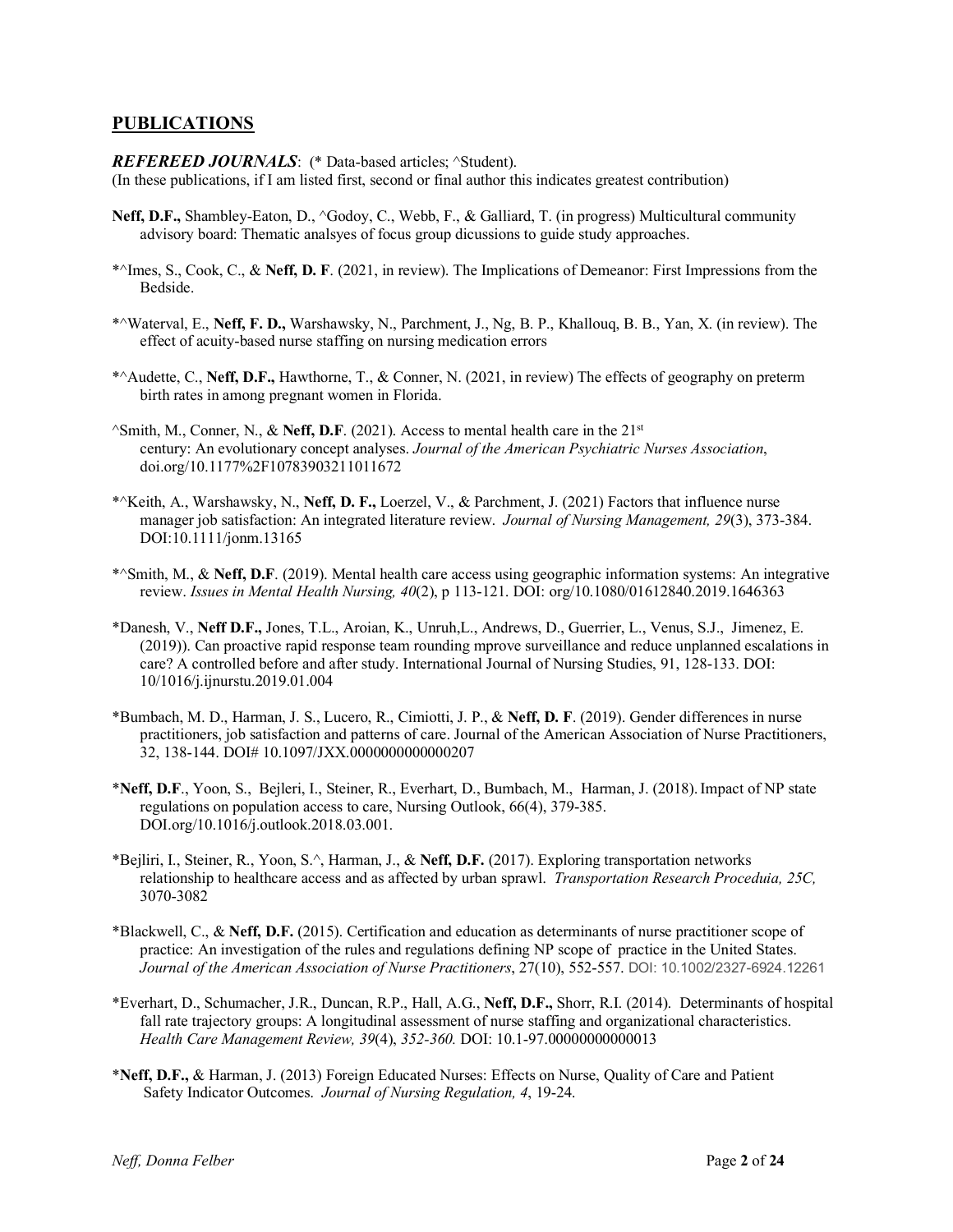- **\*Neff, D. F.,** Aiken, L.H., Cimiotti, J., Sloane, D.M., & Wu, E. (2013). Utilization of non-US educated nurses in US hospitals: Implications for hospital mortality. *International Journal for Quality in* Health *Care, 25*(4) 366- 72. DOI: 10.1093/intqhc/mzt042
- \*Greenblum, C.A., Rowe, M.A., **Neff, D.F**., & Greenblum, J.S. (2013). Midlife women: Menopausal symptoms and quality of life. *Menopause, 20*(1), 22-27.
- \*^Everhardt, D., **Neff, D.F**., Al-Amon, M., & Weech-Maldanado, R. (2012). The effects of nurse staffing on hospital financial performance: Competitive versus less competitive markets. *Health Care Management Review, 38*(2), 146-55. DOI: 10.1097/HMR.0b013e318257292b.
- \*Brooten, D., Youngblut, J.M., ^Hannan, J., ^Guido-Sanz, F., **Neff, D.F**.,& Deoisres, W. (2012). Health problems and APN Interventions in pregnant women with diabetes. *Pacific Rim International Journal of Nursing Research, 16, 85-96.*
- \***Neff, D.F**., Cimiotti, J., Heusinger, A., & Aiken, L.H. (2011). Nurse reports from the frontlines: Analysis of a statewide nurse survey. *Nursing Forum, 46*(1), 19-24.
- \*Aiken, L.H., Cimiotti, J.P., Sloane, D.M., Smith, H.L., Flynn, L., **Neff, D.F**. (2011). Effects of nurse staffing and nurse education on patient deaths in hospitals with different nurse work environments. *Medical Care, 49, 1047-1053.*
- \*Lee, A.K., McHugh, M.D., Sloane, D., Cimiotti, J.P., Flynn, L., **Neff, D.F**., & Aiken, L.H. (*2009).* Nursing key to patient satisfaction. *Health Affairs, 28*(4), 202-210.
- Greenblum, C., Greenblum, J., & **Neff, D.F.** (June, 2009). Vaginal estrogen use in menopause: Is it safe?  *The American Journal for Nurse Practitioners. 13*(9), 26-35.
- \*Brooten, D., Youngblut, J.M., Donahue, D., Hamilton, M., Hannan, J., & **Neff, D.F**. (2007). Women with high risk pregnancies, problems, and APN interventions*. Journal of Nursing Scholarship, 39*, 349-57
- \***Neff, D. F**., Kinion, E., Cardina, C. (2007). Nurse managed center: Access to community based care for urban Native Americans*. Journal of Community Health Nursing. 24*(1), 19-30.
- \*Madigan, E., & **Neff, D.F**. (2003). Care of patients with long-term indwelling urinary catheters. *Online Journal of Issues in Nursing, 8*(1). 7 pages.
- \***Neff, D.F.,** Madigan, E., Narsavage, G. (2003). APN-directed transitional home care model: Achieving positive patient outcomes for patients with COPD*. Home Healthcare Nurse, 21(*8), 543-550.
- \***Neff, D.F**., Mahama, D., Mohar, D., & Kinion, E.S. (2003). Nursing Care Delivered at an Academic Community Based Nurse Managed Center*. Journal of Outcomes Management in Nursing, 7*(2), 84-89
- **Neff, D.F.,** & Kinion, E. (2002). Graduate gerontological nursing education as a conduit to embed evidence-based practice in home healthcare. *Home Healthcare Management & Practice, 15*(1), 33-38.
- Madigan, E.A., Tullaie-McGuiness, S., & **Neff, D.F.** (2002). Home health services research. *Annual Review of Nursing Research, 20,* 267-01
- \*Brooten, D., Youngblut, J.M., Brown, L., Finkler, S.A., **Neff, D.F**. & Madigan, E. A. (2001) A randomized trial of nurse specialist home care for women with high-risk pregnancies: Outcomes and costs*. American Journal of Managed Care, 7*(8), 793-803.
- \*Youngblut, J.A., Madigan, E., **Neff, D.F**., Deoisres, W., Siripul, P., Brooten, D. (2000). Employment patterns and timing of birth in women with high-risk pregnancies*. JOGNN, 29*(2), 137-144.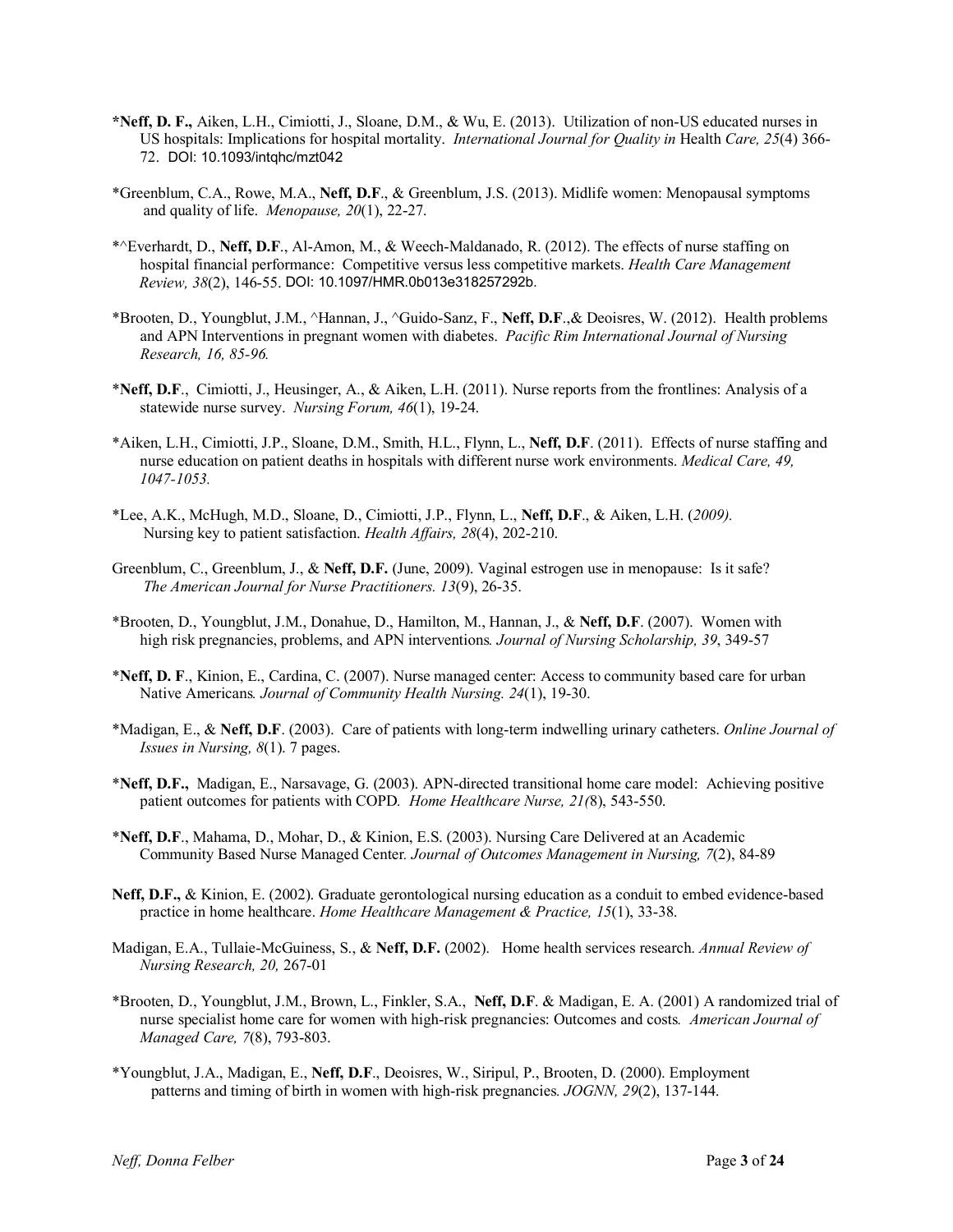### *Refereed Research Abstracts*

- **Neff, D.,** Harman, J., Bejleri, I., Steiner, R., Lutz, B., Bumbach, M., Yoon, S. (2015, November). N*urse Practitioner practice regulation and access to primary care.* Research Roundtable discussion at the American Public Health Association 2015 Conference and Expo, Chicago, IL. [\(https://apha.confex.com/apha/143am/webprogram/Paper336374.html\)](https://apha.confex.com/apha/143am/webprogram/Paper336374.html)
- Bejleri, I., Steiner, R., Neff, D., Harman, J., Lutz, B., Yoon, S., & Bumbach, M. (2015, July). Informing *Planning to Address Healthcare Disparities: Assessing Spatial Accessibility to Health Care Using GIS Analysis.* Paper presented at the Annual Conference of the Association of Collegiate Schools of Planning (CUPUM), Boston, MA. [http://web.mit.edu/cron/project/CUPUM2015/proceedings/Content/pss/345\\_bejleri\\_h\)](http://web.mit.edu/cron/project/CUPUM2015/proceedings/Content/pss/345_bejleri_h)
- **Neff, D.F.**, & Harman, J. (2013). Podium. *Internationally educated nurses: Effects on nurse, quality of care and patient safety indicator outcomes.* [Abstract]. 27th Annual Southern Nursing Research Conference. Little Rock, AR. Retrieved

http://www.resourcenter.net/images/SNRS/Files/2013/AnnMtg/AbstractProceedings/data/index.htm

- **Neff, D.F.,** Aiken, L.H., Cimiotti, J.P., Sloane, D., & Wu, E. (2012). Podium. *The influence of hospital composition of foreign educated nurses and staffing on patient outcomes.* [Abstract]. 26th Annual Southern Nursing Research Conference. New Orleans, LA. Retrieved http://www.resourcenter.net/images/SNRS/Files/2012/AnnMtg/AbstractProceedings/start.htm
- **Neff, D. F.** Symposium. Achie*ving patient satisfaction: A nursing perspective.* [Abstract]. In Rice, K., Boyington, D.D., Winterbotton, F., Steele-Moses, S.K., & Neff, D.F. New rules of engagement: Knowledge, innovations & improvements associated with clinical research activities. 25th Annual Southern Nursing Research Conference. Jacksonville, FL. Retrieved [http://www.resourcenter.ne](http://www.resourcenter.ne/) t/images/SNRS/Files/2011/AnnMtg/AbstractProceedings/start.htm
- **Neff, D.F** (2011). Symposium. *Work environment support for quality? Analysis of a statewide nurse survey*. [Abstract]. In Baernholdt, M., Campbell, C., Patrician, P., Neff, D.F. *Perspectives on quality: Patients, families, providers and systems.* 25th Annual Southern Nursing Research Conference. Jacksonville, FL. Retrieved

at http://www.resourcenter.net/images/SNRS/Files/2011/AnnMtg/AbstractProceedings/start.ht*m*

- Nason, M., **Neff, D.F**., & McKay, N.L. (2011*).* Poster. *Nurse staffing and patient outcomes in the rehabilitation setting: Application of production function theory*. 25th Annual Southern Nursing Research Conference. Jacksonville, FL. [Abstract]. athttp://www.resourcenter.net/images/SNRS/Files/2011/AnnMtg/AbstractProceedings/start.htm
- ^Francios, L., ^Adelson, L., ^Latour, M., Danek, G., Knapp,, S.J., & **Neff, D.F.** (2011). Poster. *We respond. Effects of the use of the early warning score on adult and pediatric units. [*Abstract]. 25th Annual Southern Nursing Research Conference. Jacksonville, FL. Retrieved at *http://www.resourcenter.net/images/SNRS/Files/2011/AnnMtg/AbstractProceedings/start.htm*
- \***Neff, D.F.** (2010). *International and US educated nurse perceptions of the work environment and nurse outcomes*. [Abstract]. 24th Annual Conference of the Southern Nursing Research Society. Austin, TX. Available online at: http://www.resourcenter.net/images/SNRS/Files/2010/AnnMtg/AbstractProceedings/start.htm
- \*Greenblum~, C., & **Neff, D. F. (**Feb., 2010). Poster Presentation. *Effects of the WHI on hormone use in African American Women*. [Abstract]. 24<sup>th</sup> Annual Conference of the Southern Nursing Research Society. Austin, Texas. Retrieved at :

*http://www.resourcenter.net/images/SNRS/Files/2010/AnnMtg/AbstractProceedings/start.htm*

**Neff, D. F.** (2009). *Vaginal estrogen use in menopause: What are the risks*? [Abstract].23rd Annual Conference of the Southern Nursing Research Society. Baltimore, MD. Retrieved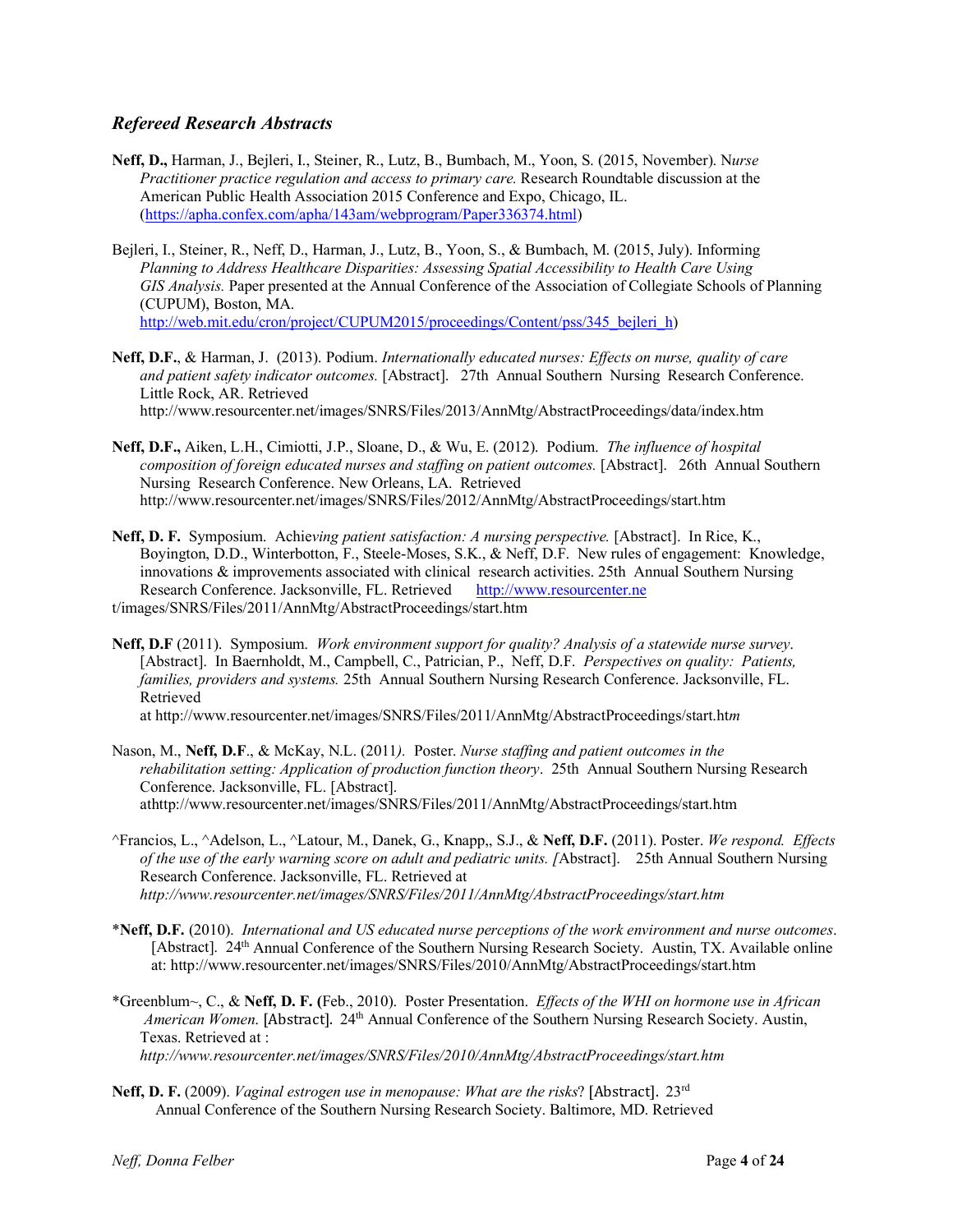*[http://snrs.org/publications/SOJNR\\_articles2/Vol09Num02SupplementF\\_G.html#Greenblum](http://snrs.org/publications/SOJNR_articles2/Vol09Num02SupplementF_G.html#Greenblum)*

- \*Givens, C.~, Ibach, A.~, Parmer, K,~, Pesata, V.#, & **Neff, D.F**. (March 2008). Poster Presentation. *Performance obstacles during medication administration by hospital nurses.* [Abstract]. 22<sup>nd</sup> Annual Conference of the Southern Nursing Research Society. Birmingham, AL. Retrieved at *[http://snrs.org/publications/SOJNR\\_articles2/Vol08Num04F\\_G.html#Givens](http://snrs.org/publications/SOJNR_articles2/Vol08Num04F_G.html#Givens)*
- **Neff, D.F**. (Oct. 2007). Type 2 diabetes symptom self-management: Global Initiatives. [Abstract]. *The Gerontologist, 47,* 677.
- \***Neff, D.F.** (Oct. 2004). Woman to Woman: Discussions Concerning Perceptions of Access to Health Care. [Abstract*]. The Gerontologist, 44*, 475
- **Neff, D.F**. (Oct. 2004). Lay health providers (Promotoras) to promote healthy living in baby boomers. [Abstract]. *The Gerontologist*, *44*, 315.
- Schirm, V., Caper, C., Dowd, T., Kolcaba, K., **Neff, D.F.** Building an academic nursing and health care partnership to promote best practices for urinary incontinence and end of life care. [Abstract]. *The Gerontologist. 42*(1), 15.
- **Neff, D. F.** (2002). Geriatric faculty development. [Abstract]. *The Gerontologist, 42*(1), 80.
- **Neff, D.F**., Riley, T.A., Wynd, C. (2002). Quality outcomes management for the CNS: What is involved? [Abstract*]. Clinical Nurse Specialist*, 16(3), 134-135.

#### *BOOK CHAPTERS***:** (# Refereed)

- Madigan, E., Tuillane-McGuiness, S., & Neff, D.F. (2002). Home health services research and issues. In J. Fitzpatrick (Ed) In the *Annual Review of Nursing Research Vol. 20* (pp. 267-291).
- Neff, D. F. (1996). *Gerontological counseling (pp. 165-174).* In S. Lego (Ed.). Psychiatric Nursing: A Comprehensive Reference.(Second Edition) Philadelphia: J. B. Lippincott Company.
- Neff, D. F. (1996*). Quality of life and concomitant physical health care problems in elderly persons with schizophrenia*. New Research in Mental Health (Vol 13, 1994-1995). Columbus, Ohio: Ohio Department of Mental Health.

### **RESEARCH and GRANTS**

| Date      | Role                    | <b>Title</b>                                                                                                                              | <b>Agency</b> | <b>Type</b> | <b>Amount</b> and<br>% Credit                                                                        |
|-----------|-------------------------|-------------------------------------------------------------------------------------------------------------------------------------------|---------------|-------------|------------------------------------------------------------------------------------------------------|
| 2020-2023 | $Co-I$<br><b>UCF PI</b> | Florida Registry for Aging<br><i>Studies</i><br>PI T. Guillard and Co-PI<br>F. Webb                                                       | $NIA - R24$   | Extramural  | Funded<br>\$2,250,000                                                                                |
| 2017      | $Co-I$                  | Rural Primary Care<br>Differences by Level of<br><b>Nurse Practitioner Scope</b><br>of Practice: Cost and<br>Quality.<br>Ortiz, $J.$ (PI) | $AHRQ - RO1$  | Extramural  | Resubmited<br>June 2017<br><b>Impact Score</b><br>$= 44$<br>Percentile $= 27$<br>Not-<br>resubmitted |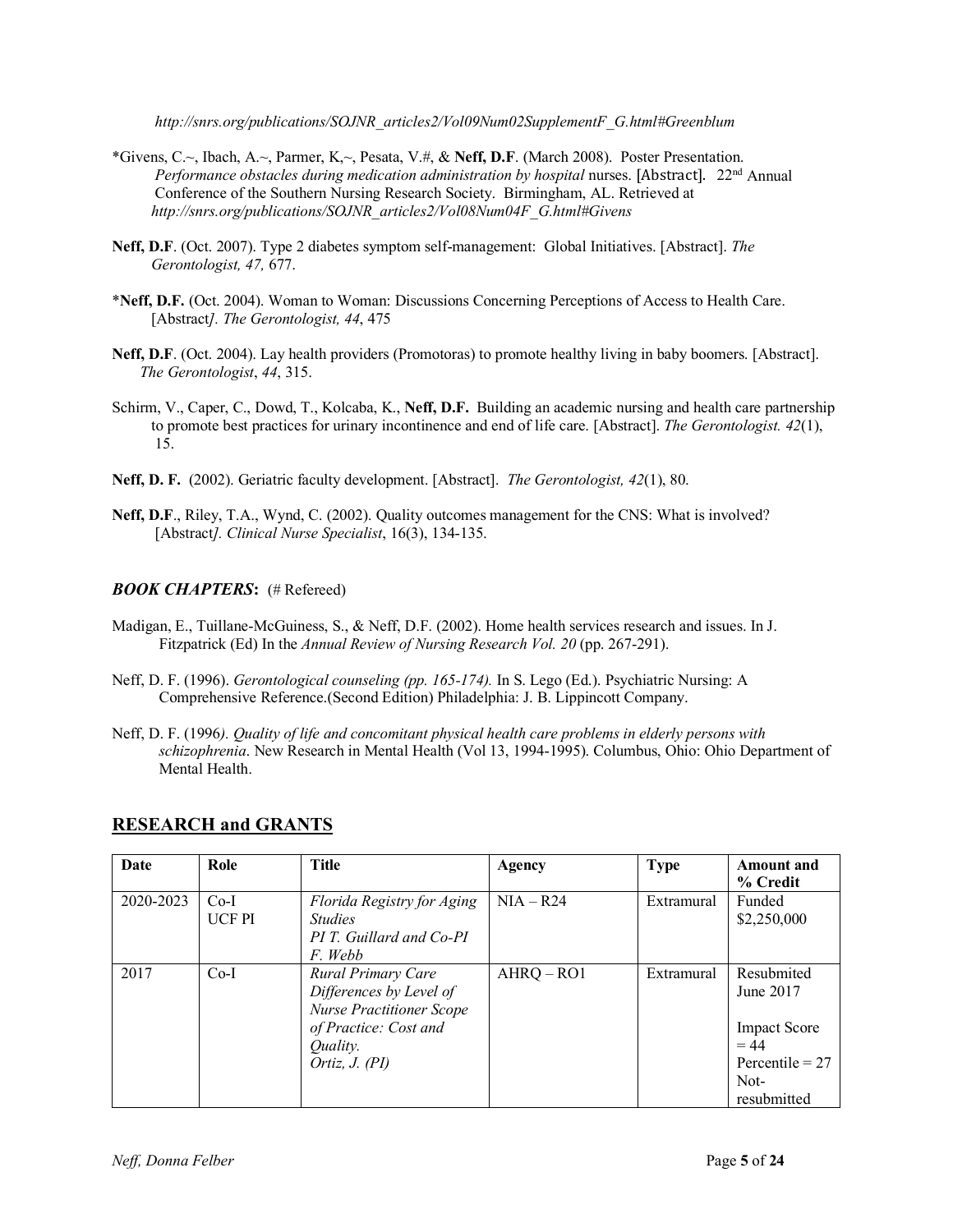| <b>Date</b> | Role                       | <b>Title</b>                                                                                                                              | Agency                                                                                     | <b>Type</b> | <b>Amount and</b><br>% Credit |
|-------------|----------------------------|-------------------------------------------------------------------------------------------------------------------------------------------|--------------------------------------------------------------------------------------------|-------------|-------------------------------|
| 2016-2018   | PI<br>and<br>Administrator | Jonas $V$ Program $-$<br>Jonas Leadership and<br>Veteran's Scholars                                                                       | American<br>Association of<br>Colleges of Nursing                                          | Extramural  | \$40,000<br>Funded            |
| 2015-2016   | Project<br>Administrator   | Nurse Faculty Loan<br>Program                                                                                                             | <b>DHHS</b>                                                                                | Extramural  | \$45,755<br>funded            |
| 2015        | PI                         | Community stakeholder<br>focus<br>groups: Providing services<br>to adults with serious<br>mental illness:                                 | UCF College of<br>Nursing                                                                  | Intramural  | \$4,000<br>Funded             |
| 2015-2017   | PI                         | Multimethod approach to<br>evaluate geographic<br>distribution and practice<br>regulations of Florida<br>nurse practitioners              | Florida Blue<br>Foundation                                                                 | Extramural  | \$28,020<br>(5%)<br>Funded    |
| 2014-2015   | Project<br>Administrator   | Nurse Faculty Loan<br>Program (NFLP)                                                                                                      | <b>DHHS</b>                                                                                | Extramural  | \$37,147                      |
| 2013-2015   | PI                         | Informing policies to<br>maximize use of advanced<br>practice registered nurses<br>to provide primary care in<br>underserved areas.       | Robert Wood<br>Johnson Foundation                                                          | Extramural  | \$249,000<br>(18%)<br>Funded  |
| 2011-2013   | PI                         | Foreign educated nurses:<br>Effects on nurse, quality of<br>care and patient safety<br>indicators                                         | National Council of<br>State Boards of<br>Nursing.                                         | Extramural  | \$54,447<br>(20%)<br>Funded   |
| 2009-2012   | PI                         | Hospital patient outcomes<br>of mortality and failure to<br>rescue associated with<br>internationally educated<br>nurses. Resubmission    | Mentored Research<br>Scientist<br>Development<br>Award, NIH/NINR.<br>1K01NR011174-<br>01A1 | Extramural  | \$297,621<br>(75%)<br>Funded  |
| 2007-2009   | PI                         | Multi-state nursing care &<br>patient safety study: State<br>of Florida.                                                                  | University of<br>Florida, College of<br>Nursing. Mundinger<br>Foundation                   | Intramural  | \$343,412.<br>(5%)<br>Funded  |
| 2007-2009   | PI                         | Outcomes of nurse<br>practice environments in<br>Florida: A pilot study.                                                                  | Center for Health<br>Outcomes and<br>Policy Research,<br>University of<br>Pennsylvania.    | Extramural  | \$14,612<br>(35%)<br>Funded   |
| 2005        | PI                         | Characteristics of aging<br>women with type 2<br>diabetes.                                                                                | University of Florida<br>College of Nursing                                                | Intramural  | \$2,000<br>(5%)<br>Funded     |
| 2003-2005   | $Co-I$                     | An academic nursing and<br>health care partnership for<br>best practices<br>development,<br>implementation, and<br>evaluation. PI: Schirm | Administration on<br>Aging. #90AM2508                                                      | Extramural  | \$732,548<br>(5%)<br>Funded   |
| 2001-2003   | PI                         | Multistate Nurse Survey<br>Homeland security: Older                                                                                       | Pioneer Resources<br>Award. American<br>Colleges of Nursing                                | Extramural  | \$4,900. $(5\%)$<br>Funded    |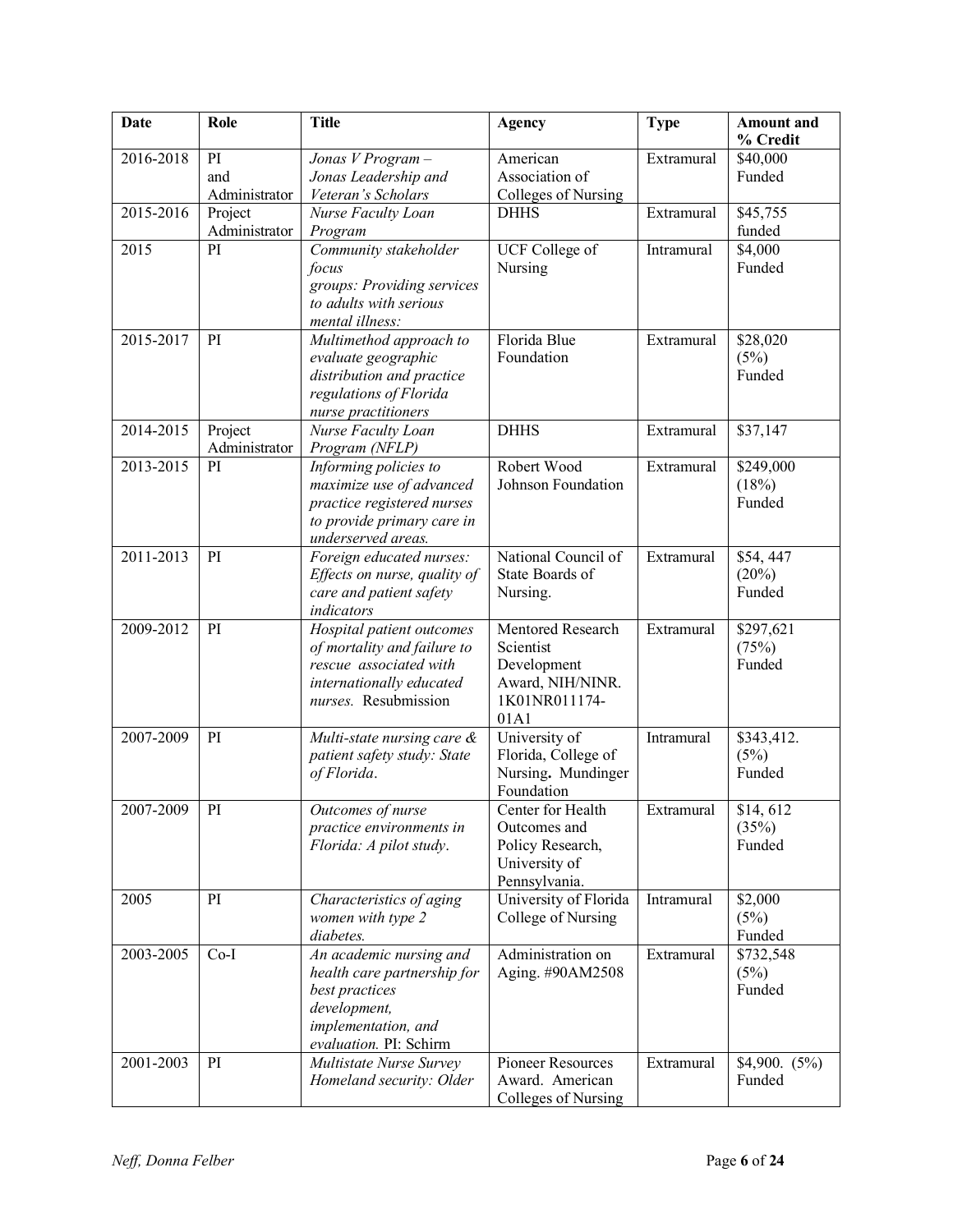| <b>Date</b> | Role | <b>Title</b>                                                                                                                   | <b>Agency</b>                                                                                                                                            | <b>Type</b>       | <b>Amount</b> and<br>% Credit |
|-------------|------|--------------------------------------------------------------------------------------------------------------------------------|----------------------------------------------------------------------------------------------------------------------------------------------------------|-------------------|-------------------------------|
|             |      | adult readiness and<br>response.                                                                                               |                                                                                                                                                          |                   |                               |
| 1999-2001   | PI   | <b>APN</b> Transitional Nurse<br><b>Specialist Home Health</b><br>Care of COPD Patients.                                       | <b>Individual National</b><br><b>Research Service</b><br>Award (NRSA),<br>National Institute of<br>Health, National<br>Institute of Nursing<br>Research. | Extramural        | \$27,152<br>Funded            |
| 2000        | PI   | APN transitional nurse<br>specialist home health care<br>of COPD patients.                                                     | STT International,<br>Delta Omega<br>Chapter, The<br>University of Akron,<br>Akron OH.<br><b>Dissertation Award</b>                                      | Extramural        | \$1,900<br>Funded             |
| 1999        | PI   | APN transitional nurse<br>specialist home health care<br>of COPD patients.                                                     | Center for<br><b>Community Based</b><br>Care, Columbus, OH<br><b>Dissertation Award</b>                                                                  | Extramural        | \$1,000<br>Funded             |
| 1996        | PI   | Coping with Poverty:<br>Elderly Impoverished<br>Women's Perspective.                                                           | 1996 Summer<br>Research and<br>Creative Activity<br>Appointment, Kent,<br>Ohio.                                                                          | <b>Intramural</b> | \$6,000<br>Funded             |
| 1993-1994   | PI   | Quality of Life and<br><b>Concomitant Physical</b><br>Health Care Problems in<br><b>Elderly Persons with</b><br>Schizophrenia. | The Ohio<br>Department of<br>Mental Health.<br>Grant #94.1064                                                                                            | Extramural        | \$3,200<br>Funded             |

### **ADDITIONAL FUNDING:**

| Date             | Role | Title                      | Agency      | Type       | Amount                                               |
|------------------|------|----------------------------|-------------|------------|------------------------------------------------------|
| $2021 -$<br>2022 | PI   | Nurse Faculty Loan Program | <b>HRSA</b> | Extramural | \$157,399                                            |
| 2020-<br>2021    | PI   | Nurse Faculty Loan Program | <b>HRSA</b> | Extramural |                                                      |
| 2019-<br>2020    | PI   | Nurse Faculty Loan Program | <b>HRSA</b> | Extramural | $$0 - using$<br>remaining<br>funds from<br>2018-2019 |
| 2018-<br>19      | PI   | Nurse Faculty Loan Program | <b>HRSA</b> | Extramural | \$229,434                                            |
| 2017-<br>18      | PI   | Nurse Faculty Loan Program | <b>HRSA</b> | Extramural | \$98,975                                             |
| $2016 -$<br>17   | PI   | Nurse Faculty Loan Program | <b>HRSA</b> | Extramural | \$45,755                                             |
| $2015 -$<br>2106 | PI   | Nurse Faculty Loan Program | <b>HRSA</b> | Extramural | \$33,432                                             |

## **PRESENTATIONS—NATIONAL/INTERNATIONAL (\*databased; ^student)**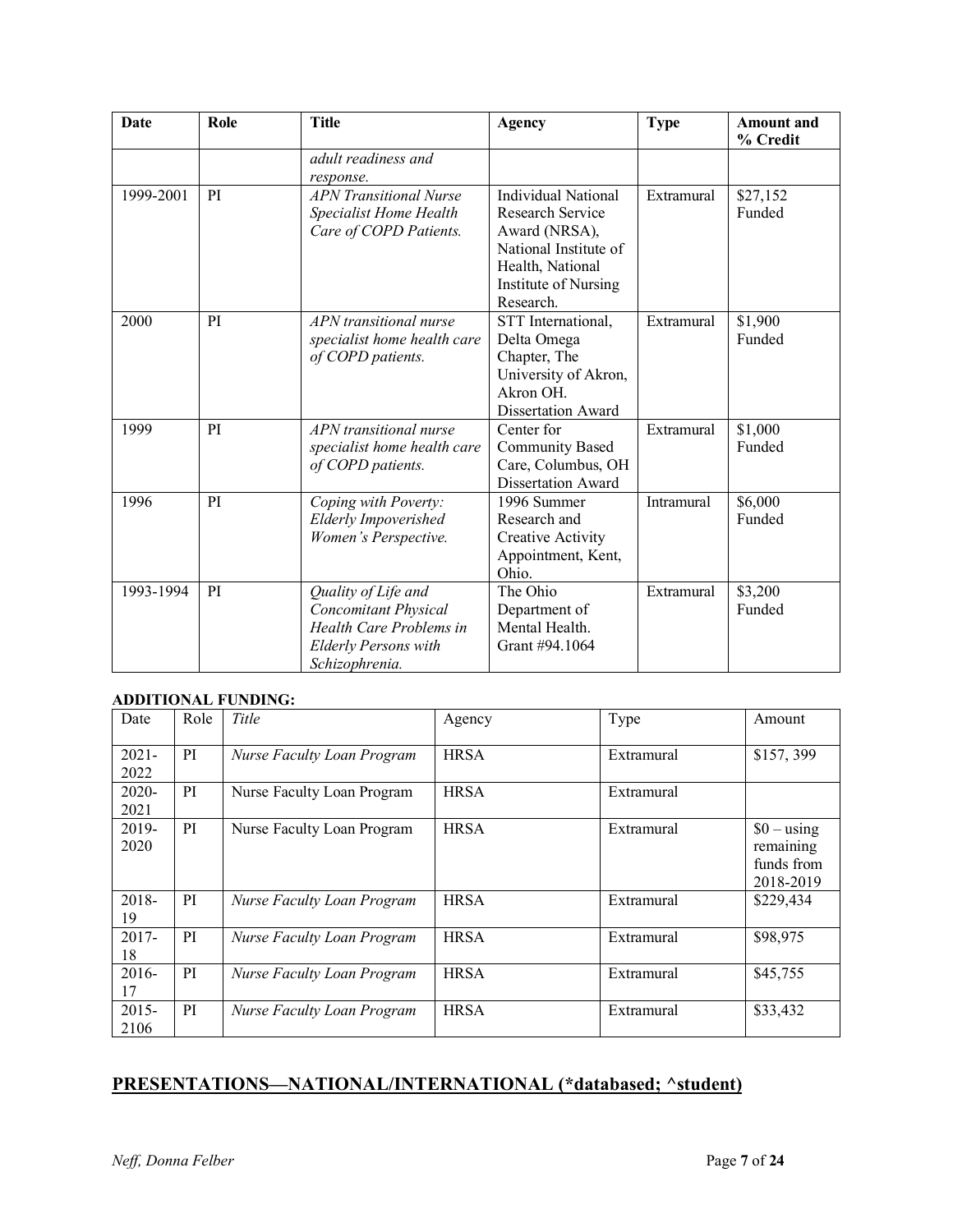| <b>Date</b>            | <b>Type</b>            | <b>Title/Authors</b>                                                                                                                                                                                                                         | <b>Conference Title, City/State</b>                                                                                | Refereed/<br><b>Invited</b> |
|------------------------|------------------------|----------------------------------------------------------------------------------------------------------------------------------------------------------------------------------------------------------------------------------------------|--------------------------------------------------------------------------------------------------------------------|-----------------------------|
| Submitted<br>11/4/2021 | Podium                 | Equity in research: Strategies and<br>lessons learning on the successful<br>recruitment of older adults<br>Haitian Ancestry.<br>Gaillard, R., Neff, D.F., Swagger,<br>P. Corilan, C., Gardier, BA.                                           | American Association of<br>Colleges of Nursing, Naples<br>Florida.                                                 | Refereed                    |
| 10/9/2021              | Podium                 | The Effect of Acuity-Based Nurse<br><b>Staffing on Nursing Medication</b><br>Errors Waterval, E., & Neff, D,<br>F.                                                                                                                           | ALSN Virtual Conference,<br>Chapel Hill, NC, United States.                                                        | Refereed                    |
| 10/2/2021              | Podium                 | NVivo And Thematic Analyses of<br>Community Partners'<br>Discussions: Guiding Study<br>Approaches. Neff, D. F.,<br>Shambley-Eaton, D., Godoy, C.,<br>Webb, F., & Galliard, T.                                                                | NVivo Virtual Conference 2021,<br>Transcending Boundaries in<br>Qualitative Research.                              | 10/2/2021                   |
| 10/2017                | Podium                 | *Exploring Geographic Access to<br>Primary Healthcare and Its<br>Relationship to Built Environment<br>Bejleri, I., Yoon, S., Steiner, R.,<br>Neff, D.F., Harman, J Lutz, B., &<br>Bumbach, M                                                 | 57 <sup>th</sup> Annual Conference of the<br>Association of Collegiate Schools<br>of Planning (ACSP)<br>Denver, CO | Refereed                    |
| 6/2016                 | Poster                 | *Drive time to primary care<br>providers: Impact of NP state<br>regulations on access to primary<br>care<br>Neff, D.F., Harman, J., Bejleri, I.,<br>Steiner, R., Yoon, S., Bumbach,<br>M., & Lutz, B.                                        | AcademyHealth, 2016 Annual<br>Research Meeting.<br>Boston, MA.                                                     | Refereed                    |
| 10/2015                | Research<br>Roundtable | *Nurse Practitioner Practice<br>Regulations and Access to<br>Primary Care<br>Neff, D.F, Harman, J, Bejleri, I.,<br>Steiner, R., <sup>^</sup> Yoon, S.,<br>^Bumbach, M., & Lutz, B                                                            | American Public Health<br>Association 2015 Conference &<br>Expo. Chicago, Illinois                                 | Refereed                    |
| 6/2015                 | Poster                 | *State Practice Restrictions and<br>NP Job Satisfaction<br>Neff D.F., J. Harman, Bejleri, I.,<br>Steiner, R., ^Bumbach., ^Yoon,<br>S., & Lutz, B                                                                                             | AcademyHeath 2015Annual<br>Research Meeting. Workforce<br>Interest Group. Minneapolis MN.                          | Refereed                    |
| 07/2015                | Podium                 | *Examining unequal distribution<br>of primary care providers:<br>Comparing healthcare disparity<br>among urban and rural Florida<br>Steiner, R., Bejleri, I., Neff, D.F.,<br>Harman, J., Lutz, B., <sup>^</sup> Yoon, S.,<br>and ^Bumbach, M | International Conference on<br>Transport & Health. London,<br>England                                              | Refereed                    |
| 07/2015                | Podium                 | *Informing Planning to Address<br>Healthcare Disparities: Assessing<br>Spatial Accessibility to Health<br>Care Using GIS Analysis                                                                                                            | Annual Conference of Collegiate<br>Schools of Planning. Boston,<br>MA.                                             | Refereed                    |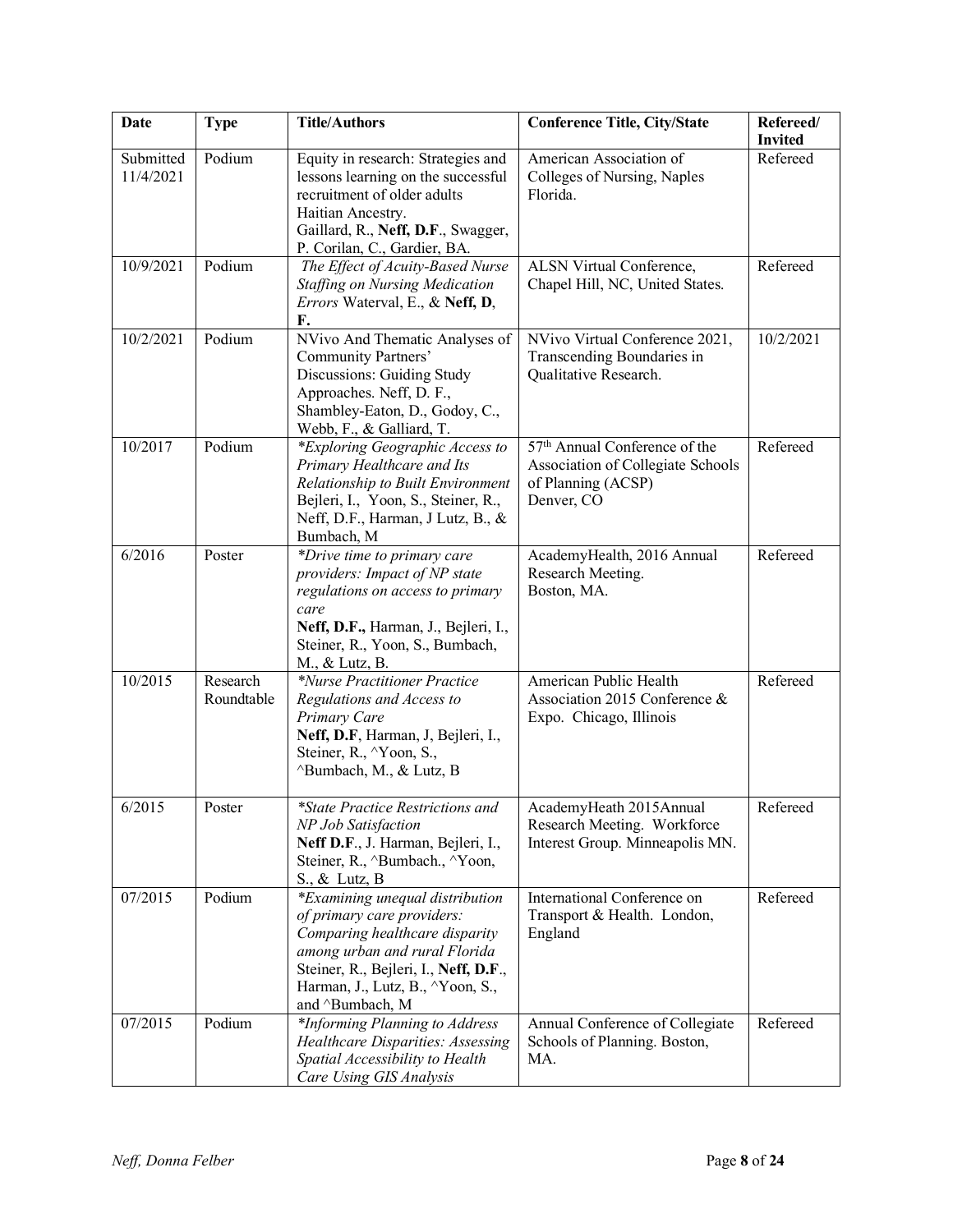| <b>Date</b> | <b>Type</b> | <b>Title/Authors</b>                                                                                                                                                                                                                                                             | <b>Conference Title, City/State</b>                                                                                                                                                                                               | Refereed/<br><b>Invited</b> |
|-------------|-------------|----------------------------------------------------------------------------------------------------------------------------------------------------------------------------------------------------------------------------------------------------------------------------------|-----------------------------------------------------------------------------------------------------------------------------------------------------------------------------------------------------------------------------------|-----------------------------|
|             |             | Bejleri, I., Steiner, R., Neff, D.F.,<br>Harman, J., Lutz, B., <sup>^</sup> Yoon, S.,<br>and ^Bumbach, M.                                                                                                                                                                        |                                                                                                                                                                                                                                   |                             |
| 10/2014     | Podium      | *Information planning to address<br>healthcare disparities: A GIS<br>analysis of the spatial<br>accessibility of primary<br>healthcare providers in FL.<br>Bejliri, I., Steiner, R., <sup>^</sup> Yoon, S.,<br>Neff, D.F., Lutz, B., ^Bumbach,<br>M., & Harman, J.               | Annual Conference of Collegiate<br>Schools of Planning, 54th Annual<br>Conference. Philadelphia: PA.                                                                                                                              | Refereed                    |
| 6/2014      | Podium      | *Determinants of Hospital Fall<br>Rate Trajectory Groups: A<br>Longitudinal Assessment of Nurse<br>Staffing and Organizational<br>Characteristics.<br>^Everhart, D., Schumacher, J.,<br>Duncan, P., Hall, A., Neff, D.F.,<br>& Shorr, R.                                         | Academy Health Interdisciplinary<br>Research Group on Nursing<br>Issues (IRGNI) Meeting. San<br>Diego, CA:<br>** Academy Health<br>Interdisciplinary Research Group<br>on Nursing Issues (IRGNI)<br>Meeting - Best Abstract Award | Refereed                    |
| 06/2014     | Podium      | *Nurse Practitioner Geographic<br>Distribution and Scope of<br>Practice in Medically<br>Underserved Areas in the US.<br>Neff, D.F., Harman, J., Bejliri, I.,<br>Steiner, R., ^Bumbach, M.,<br><sup>^</sup> Yoon, S., & Lutz, B.                                                  | AcademyHeath 2014 Annual<br>Research Meeting. San Diego,<br><b>CA</b>                                                                                                                                                             | Refereed                    |
| 11/2014     | Podium      | *Informing planning to address<br>health care disparities - Spatial<br>patterns of health professionals'<br>availability in medically<br>underserved areas in the US.<br>Bejleri, I., Steiner, R., Neff, D.F.,<br>Harman, J., Lutz, B., <sup>^</sup> Yoon, S.,<br>& ^Bumbach, M. | Annual Conference of the<br>Association of Collegiate Schools<br>of Planning (ACSP) in<br>Philadelphia, PA                                                                                                                        | Refereed                    |
| 3/2014      | Podium      | ONE TEAM ONE HEALTH-<br>Team STEPPS<br>Hettler, D., & Neff, D.F.                                                                                                                                                                                                                 | National Academy of Practice<br>Annual Conference. Washington,<br>DC.                                                                                                                                                             | Invited                     |
| 10/2012     | Podium      | *Foreign educated nurses: Effects<br>on nurse, quality of care and<br>patient safety indicator outcomes.<br>Neff, D. F., Harman, J.                                                                                                                                              | NCSBN's 2012 Scientific<br>Symposium. Washington DC                                                                                                                                                                               | Invited                     |
| 6/2012      | Poster      | *Utilization of foreign-educated<br>nurses in U.S. Hospitals:<br>Implications for quality of care.<br>Neff, D.F., Aiken, L.H., Cimiotti,<br>J.P., Sloane, D., & ^Wu, E.                                                                                                          | AcademyHeath 2012 Annual<br><b>Research Meeting</b>                                                                                                                                                                               | Refereed                    |
| 4/2012      | Poster      | *Assessing weight bias in nurses<br>towards obese patients in a rural<br>population and its implications.<br>^Garcia, J.T., Chaney, E.H.,<br>Stopka, C.B., Chaney, J.D., &<br>Neff, D.F.                                                                                         | Society of Public Health<br>Education (SOPHE) Mid-Year<br>Scientific Conference, Nashville,<br>TN.                                                                                                                                | Refereed                    |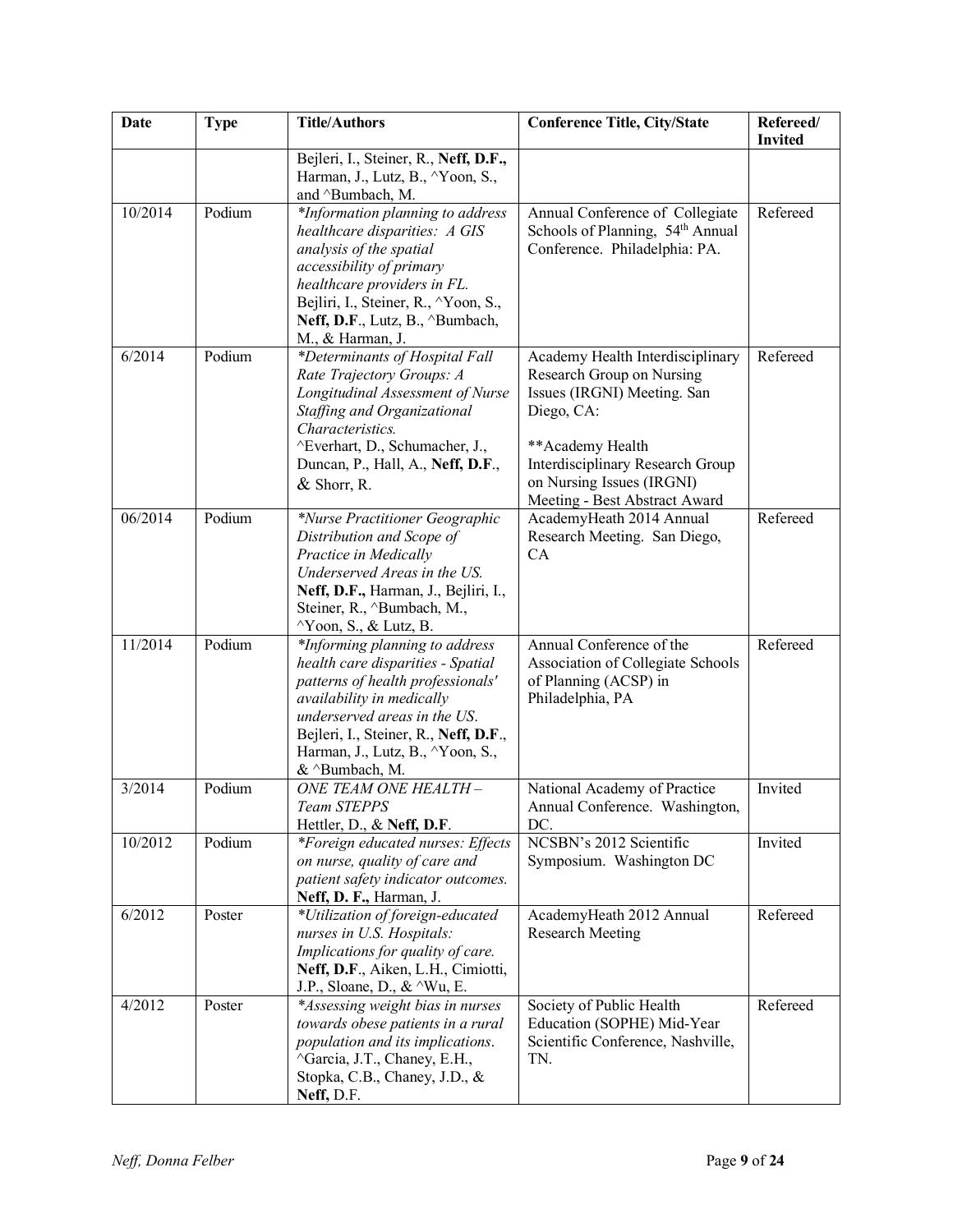| <b>Date</b> | <b>Type</b> | <b>Title/Authors</b>                                                                                                                                                                                                            | <b>Conference Title, City/State</b>                                                                      | Refereed/<br><b>Invited</b> |
|-------------|-------------|---------------------------------------------------------------------------------------------------------------------------------------------------------------------------------------------------------------------------------|----------------------------------------------------------------------------------------------------------|-----------------------------|
| 10/2011     | Podium      | *Hospital patient outcomes<br>associated with foreign educated<br>nurses.<br>Neff, D.F.                                                                                                                                         | 2011 International Nursing<br><b>Administration Research</b><br>Conference: Denver, Colorado.            | Refereed                    |
| 10/2011     | Podium      | *Pregnant women with diabetes:<br>Health problems, APN<br>interventions in 2 models of APN<br>transitional care.<br>Brooten, D., Youngblut, J.M.,<br>Hannan, J., ^Guideo-Sanz, F., &<br>Neff, D.F.                              | Sigma Theta Tau International<br>41 <sup>st</sup> Biennial Convention.,<br>Grapevine, TX.                | Refereed                    |
| 9/2010      | Podium      | *Racial disparities in post-<br>menopausal hormone therapy use<br>since WHI.<br>Greenblum, C., Neff, D.F.                                                                                                                       | State of the Science Nursing<br>Congress. Washington, DC.                                                | Refereed                    |
| 6/2010      | Poster      | <i>*Perceptions of hospital work</i><br>environment, burnout and job<br>dissatisfaction: Are there<br>differences between international<br>and US nurse graduates?<br>Neff, D.F., Cimiotti, J.P., &<br>Aiken, J.H.              | AcademyHealth 2010 Annual<br>Research Meeting. Boston, MA.                                               | Refereed.                   |
| 4/2010      | Poster      | *Nurse graduate experiences in<br>acute care settings. Taking the<br>Long View: Nursing Shaping<br>Health: Economics, Policy and<br>Practice.<br>Tortorice, J. Neff, D.F., &<br>Johnston, A.                                    | Veteran Affairs Clinical<br><b>Executive Conference</b>                                                  | Refereed                    |
| 2/2010      | Poster      | *Diabetes focused needs<br>assessment of a medically<br>underserved population seeking<br>treatment at the Archer Family<br>Health Clinic.<br><sup>^</sup> Humphrey, J., <b>Neff, D.F</b> ., &<br>Mann, G.                      | American Academy of Health<br>Behavior, 10th Annual<br>Conference. Naples, Florida                       | Refereed                    |
| 10/2008     | Poster      | *Internationally educated nursing<br>in California: Practice and<br>patient outcomes.<br>Neff, D.F.                                                                                                                             | 2008 Center for American Nurses<br>- Lead Summit. Washington,<br>DC.                                     | Refereed.                   |
| 11/2007     | Symposium   | Type 2 Diabetes Symptom Self-<br>Management: Global Initiatives.<br>Neff, D.F.<br>In Yoon, S., Neff, D.F., Sutton,<br>L.B., Thomas, L.A., Zetterower,<br>P. Global Evidence of Chronic<br>Symptom Management in the<br>Elderly. | The 60th Annual Scientific<br>Meeting of the Gerontological<br>Society of America, San<br>Francisco, CA. | Refereed                    |
| 11/2006     | Poster      | *Disparities in health care access<br>and diabetes care in rural aging<br>women.<br>Neff, D.F., $\&$ ^Bruner, A.                                                                                                                | The 59th Annual Scientific<br>Meeting of the Gerontological<br>Society of America, Dallas, TX.           | Refereed                    |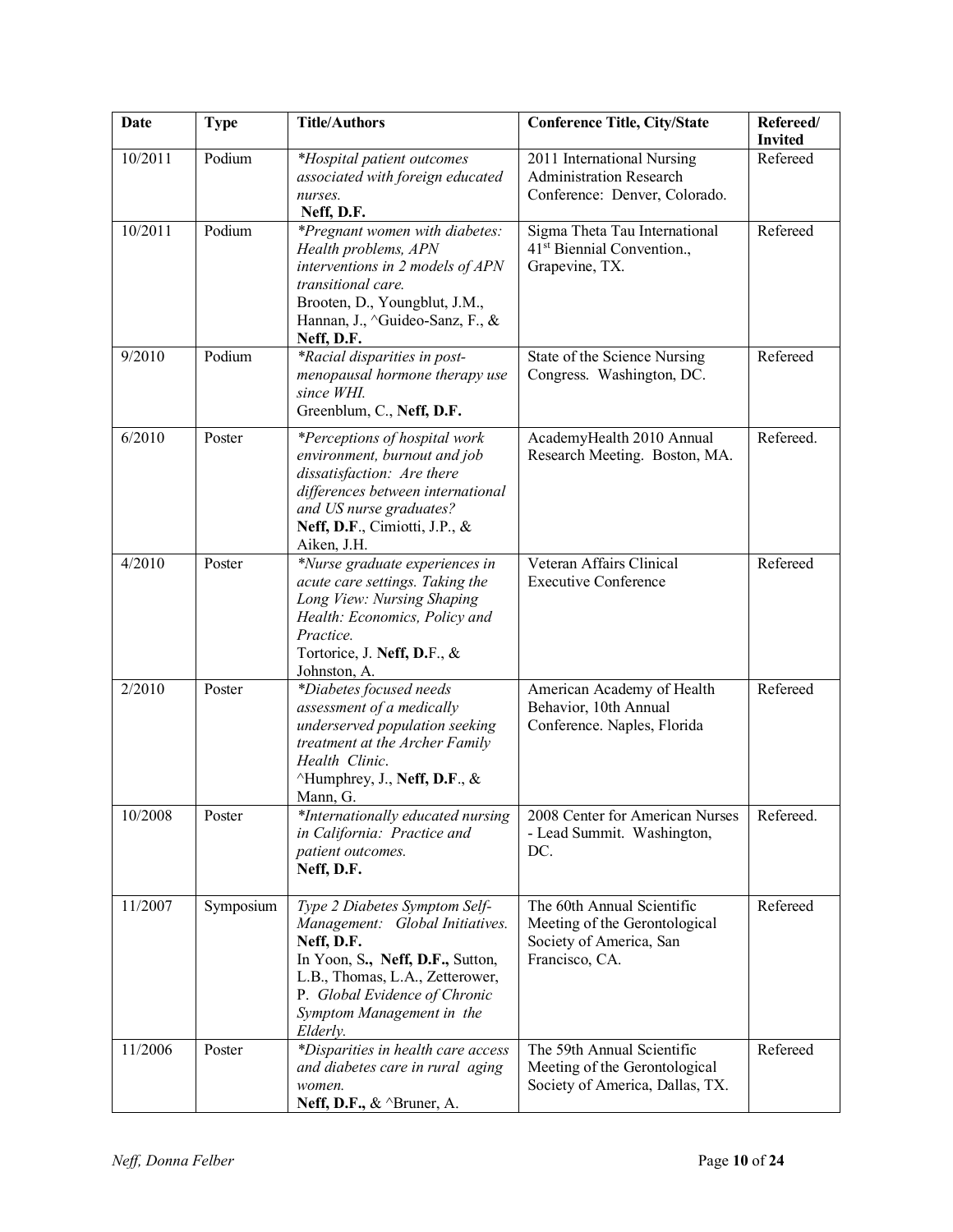| <b>Date</b> | <b>Type</b> | Title/Authors                                                                                                                                                                                                                                                                      | <b>Conference Title, City/State</b>                                                               | Refereed/<br><b>Invited</b> |
|-------------|-------------|------------------------------------------------------------------------------------------------------------------------------------------------------------------------------------------------------------------------------------------------------------------------------------|---------------------------------------------------------------------------------------------------|-----------------------------|
| 11/2006     | Symposium   | *Accessing health care.<br>Perceptions of aging women with<br>type 2 diabetes.<br>Neff, D.F.<br>In Yoon. S., Neff, D.F.<br>Stechmiller, J., Roberts, B.,<br>Thomas, L. Innovations for<br>healthy aging. Voices of elders.                                                         | The 59th Annual Scientific<br>Meeting of the Gerontological<br>Society of America, Dallas, TX.    | Refereed                    |
| 11/2004     | Symposium   | Lay health providers<br>(Promotoras) to promote healthy<br>living in baby boomers.<br>Neff, D.F.<br>In Rowe, M., Neff, D.F., Weber,<br>B., Yoon, S. (2004). A Potpourri<br>of Innovative Approaches for<br>Provision of Care to Aging Baby<br><b>Boomers</b>                       | The 57th Annual Scientific<br>Meeting of the Gerontological<br>Society of America, Dallas, TX.    | Refereed                    |
| 11/2004     | Podium      | *Woman to woman: Discussions<br>concerning perceptions of access<br>to health care.<br>Neff, D.F.                                                                                                                                                                                  | The 57th Annual Scientific<br>Meeting of the Gerontological<br>Society of America, Dallas, TX.    | Refereed                    |
| 11/2002     | Podium      | Research for best practices in<br>care of older adult.<br>Schirm, V. Dowd, T., Kolcaba, K.<br>Neff, D.F                                                                                                                                                                            | The 55th Annual Scientific<br>Meeting of the Gerontological<br>Society of America, Dallas, TX     | Refereed                    |
| 11/2002     | Symposium   | Geriatric faculty development.<br>Neff, D.F.<br>In In Mezey, M., Neff, D.F.,<br>Barba, B.E., Dowling-<br>Castronovo, A., Vogel, A. (2002).<br>Nursing care of Older Adults<br>Interest Group Symposium:<br>Enhancing Undergraduate<br><b>Gerontological Nursing</b><br>Curriculum. | The 55th Annual Scientific<br>Meeting of the Gerontological<br>Society of America, Dallas, TX     | Refereed                    |
| 11/2002     | Poster      | An Academic nursing and health<br>care partnership for best<br>practices development,<br>implementation, and evaluation.<br>Schirm, V., Kolkaba, T., Dowd,<br>$T, \&$ Neff, D.F.                                                                                                   | The 55th Annual Scientific<br>Meeting of the Gerontological<br>Society of America. Boston,<br>MA. | Refereed                    |
| 2/2002      | Podium      | Quality outcomes management<br>for the clinical nurse specialist.<br>Neff, D.F.                                                                                                                                                                                                    | National Association of Clinical<br>Nurse Specialists' Conference.<br>Atlanta, Georgia.           | Refereed                    |

# **PRESENTATIONS—LOCAL/REGIONAL/STATE**

| Date   | Evpe   | Title/Authors                                                                                  | <b>Conference Title, City/State</b>                                                         | Refereed/<br><b>Invited</b> |
|--------|--------|------------------------------------------------------------------------------------------------|---------------------------------------------------------------------------------------------|-----------------------------|
|        |        |                                                                                                |                                                                                             |                             |
| 7/2021 | Poster | The effect of acuity based nurse<br>staff on nursing medication<br>errors. Waterval, G., Neff, | Florida Nurses Association 2021<br>7th Annual Nursing Research &<br>Evidence-Based Practice |                             |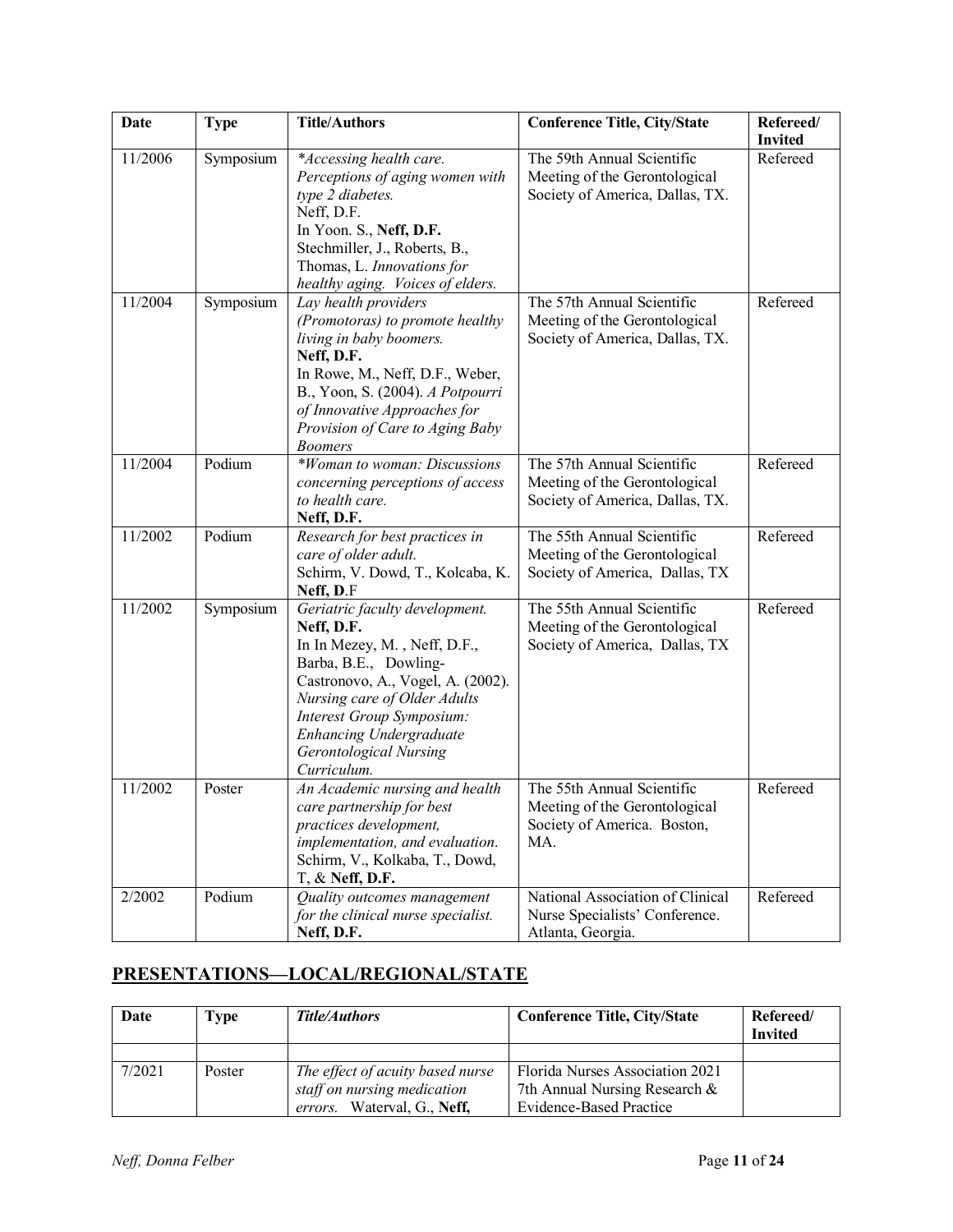| <b>Date</b> | <b>Type</b> | Title/Authors                                                                                                                                                                                               | <b>Conference Title, City/State</b>                                                | Refereed/<br><b>Invited</b>                                                                   |
|-------------|-------------|-------------------------------------------------------------------------------------------------------------------------------------------------------------------------------------------------------------|------------------------------------------------------------------------------------|-----------------------------------------------------------------------------------------------|
|             |             | D.F., Warshoawsky, N.,<br>Parchment, J., & Peng Ng, B., &<br>Khallouq, B.B.                                                                                                                                 | Conference, Orlando, FL, United<br>States.                                         |                                                                                               |
| 2/2021      | Podium      | Using a Creative Sampling Plan<br>to Maximize National<br>Geographic Distributions of<br>Primary Care Nurse<br>Practitioners.<br>Neff, D. F.                                                                | 35nd Annual Southern Nursing<br>Research Research Conference.<br>Orlando, Fl       | Refereed<br>Was<br>accepted for<br>presentation                                               |
| 2/2021      | Panel       | What we do and how we get it<br>all done! Neff, D.F. In Crane,<br>P., Neff, D.F., Kelechi, T., &<br>Levak, S. Advancing Your<br>Science and Leading:<br>Eyes Wide Open<br>Neff, D. F.                       | 35th Virtual Annual Southern<br>Nursing Research Research<br>Conference.           | 2020<br>Referreed<br>Was<br>accepted for<br>presentation<br>2020                              |
| 3/2020      | Podium      | Using a Creative Sampling Plan<br>to Maximize National<br>Geographic Distributions of<br>Primary Care Nurse<br>Practitioners. Neff, D. F.                                                                   | Sigma Theta Tau Theta Epsilon<br>Chapter 27thAnnual Research<br>Day. Orlando, FL.  | Refereed<br>Accepted<br>for<br>presentation.<br>Conference<br>Canceled<br>due to<br>COVID-19  |
| 3/2020      | Podium      | Using a Creative Sampling Plan<br>to Maximize National<br>Geographic Distributions of<br>Primary Care Nurse<br>Practitioners.<br>Neff, D. F.                                                                | 34nd Annual Southern Nursing<br>Research Research Conference.<br>Orlando, Fl       | Refereed<br>Accepted<br>for<br>presentation.<br>Conference<br>Canceled<br>due to<br>COVID-19  |
| 3/2020      | Panel       | What we do and how we get it<br>all done! Neff, D.F. In Crane,<br>P., Neff, D.F., Kelechi, T., &<br>Levak, S. Advancing Your<br>Science and Leading:<br>Eyes Wide Open<br>Neff, D.F.                        | 34th Virtual Annual Southern<br>Nursing Research Research<br>Conference.           | Referreed<br>Accepted<br>for<br>presentation.<br>Conference<br>Canceled<br>due to<br>COVID-19 |
| 1/2020      | Podium      | The impact of nurse practitioner<br>state regulations on population<br>access to care. Neff, D. F.<br>In Neff, D.F., Audette, C.<br>Shirley Girouard, S. & Faysel,<br>M. Geographic Information<br>Systems. | American Association of Colleges<br>of Nursing, Conference 2020<br>Naples, Florida | Research<br>Leadership<br>Network Per<br>Conference.<br>Invited                               |
| 2/2019      | Podium      | Predictors of job satisfaction in<br>a national sample of NPs<br>Neff, D. F.                                                                                                                                | 33nd Annual Southern Nursing<br>Research Research Conference.<br>Orlando, Florida  | Refereed                                                                                      |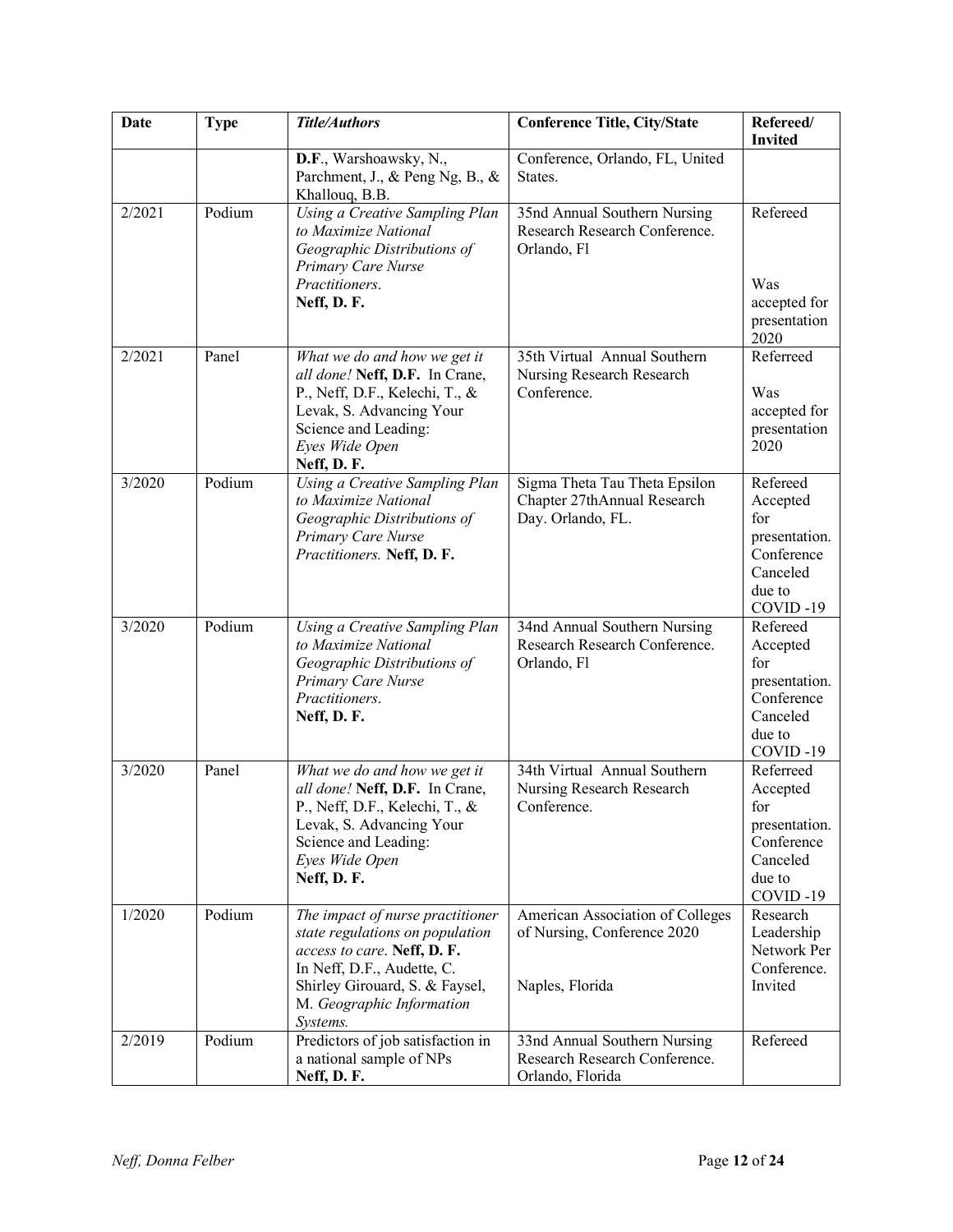| <b>Date</b> | <b>Type</b>          | <b>Title/Authors</b>                                                                                                                                                                                                            | <b>Conference Title, City/State</b>                                                            | Refereed/<br><b>Invited</b> |
|-------------|----------------------|---------------------------------------------------------------------------------------------------------------------------------------------------------------------------------------------------------------------------------|------------------------------------------------------------------------------------------------|-----------------------------|
| 2/2019      | Podium               | Journal Editor Panel: Issues in<br>Mental Health Nursing<br>Neff, D.F.                                                                                                                                                          | 33nd Annual Southern Nursing<br>Research Research Conference.<br>Orlando, Fl                   | Invited                     |
| 3/2018      | Poster               | State regulations on NP<br>practice: The unexpected road<br>trip<br>Neff, D.F, Yoon, S.H., Harman,<br>J., Bejliri, I., Steiner, R.,<br>Bumbach, M., & Everhart, D.                                                              | 32nd Annual Southern Nursing<br>Research Research Conference.<br>Atlanta, Georgia.             | Refereed                    |
| 5/2017      | Podium               | Elements of the NIH proposal<br>Neff, D.F., & Parthasarathy, S.                                                                                                                                                                 | UCF, NIH Boot Camp<br>Orlando, FL                                                              | Invited                     |
| 4/2016      | Podium               | *A 30 minute drive to access<br>primary care: Effects of NP<br>practice regulations.<br>Neff, D.F., Harman, J., Bejleri,<br>I., Steiner, R., <sup>^</sup> Yoon, S.,<br>Bumbach, M. & Lutz, B.                                   | Sigma Theta Tau Theta Epsilon<br>Chapter 24th Annual Research<br>Day.<br>Orlando, FL.          | Refereed                    |
| 4/2016      | Podium               | *Nurse Practitioner Perceptions<br>of their Primary Care<br>Organizational Climate.<br>Ritten, A., Neff, D.F., &<br>^Audette, C.                                                                                                | Sigma Theta Tau Theta Epsilon<br>Chapter 24th Annual Research<br>Day.<br>Orlando, FL.          | Refereed                    |
| 2/2016      | Poster               | *Nurse practitioner perceptions<br>of organizational climate in<br>their primary care practice.<br>Neff, D.F., Ritten, A.,^ Audette,<br>C.                                                                                      | 30 <sup>th</sup> Annual Southern Nursing<br>Research Research Conference.<br>Williamsburg, VA. | Refereed                    |
| 11/2015     | Podium<br>Panel      | Research, evidence based<br>practice, & quality improvement<br>in the clinical setting<br>Neff, D.F., & Danek, G.<br>Neff, D.F., & Danek, G.,                                                                                   | Research Pre-Conference, Florida<br>Organization of Nurse Executives                           | Invited                     |
| 6/2015      | Discussion<br>Podium | Dittman, P., & Duckworth, L.<br>How to change practice based<br>on Evidence<br>Neff, D.F.                                                                                                                                       | Waves of Wisdom 2015, Coast to<br>Coast American Association of<br><b>Critical Care Nurses</b> | Invited                     |
| 2/2015      | Podium               | *Informing policy to maximize<br>use of advance practice<br>registered nurses in underserved<br>areas: National study<br>Neff, D.F., Harman, J., Bejliri,<br>I., Steiner, R., ^Bumbach, M.,<br>$\gamma$ Yoon S.H., & Lutz, B.J. | 29 <sup>th</sup> Annual Southern Nursing<br>Research Conference, Tampa<br>Florida              | Refereed                    |
| 2/2015      | Student<br>Podium    | *Nurse practitioner job<br>satisfaction and barriers to<br>practice.<br>^Bumbach, M. D., Neff, D.,<br>Harman, J., Ilir, B., Steiner, R.,<br>Lutz, B., & $\land$ Yoon, S. H.                                                     | 29 <sup>th</sup> Annual Southern Nursing<br>Research Conference, Tampa<br>Florida              | Refereed                    |
| 2/2013      | Poster               | *Internationally educated<br>nurses: effects on nurse, quality                                                                                                                                                                  | 27th Annual Southern Nursing<br>Research Conference, Little Rock,<br>AR.                       | Refereed                    |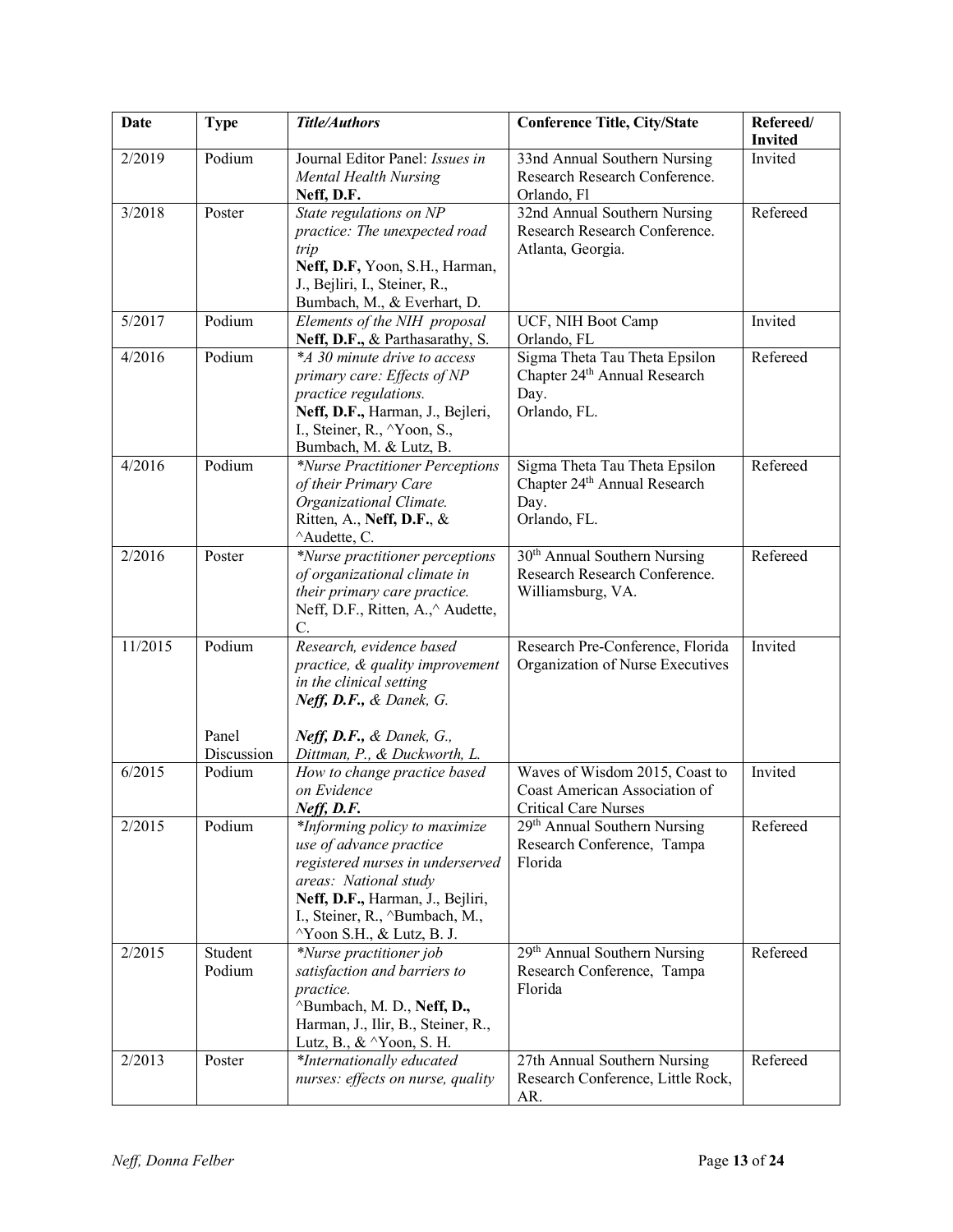| <b>Date</b>         | <b>Type</b>       | <b>Title/Authors</b>                                                                                                                                                                                                                                                                      | <b>Conference Title, City/State</b>                                                 | Refereed/<br><b>Invited</b> |
|---------------------|-------------------|-------------------------------------------------------------------------------------------------------------------------------------------------------------------------------------------------------------------------------------------------------------------------------------------|-------------------------------------------------------------------------------------|-----------------------------|
|                     |                   | of care and patient safety<br>indicator outcomes.<br>Neff, D.F., & Harman, J.                                                                                                                                                                                                             |                                                                                     |                             |
| 9/2012              | Podium            | Keynote Presentation: Clinical<br>inquiry at the bedside: using<br>PICO.<br>Neff, D.F.                                                                                                                                                                                                    | STTI, Lambda Rho Chapter,<br>Jacksonville, Florida.                                 | Invited                     |
| 2/2012              | Podium            | <i>*The influence of hospital</i><br>compositions of foreign<br>educated nurses and staffing on<br>Patient Outcomes.<br>Neff, D.F.                                                                                                                                                        | 26th Annual Southern Nursing<br>Research Conference, New<br>Orleans, LA             | Refereed                    |
| 2/2011              | Student<br>Poster | *Nurse staffing and patient<br>outcomes in the rehabilitation<br>setting: Application of<br>production function theory.<br>Nason, M., Neff, D.F. &<br>McKay, N.L.                                                                                                                         | 25th Annual Southern Nursing<br>Research Conference, New<br>Orleans, LA.            | Refereed                    |
| 2/2011              | Symposium         | Achieving patient satisfaction: A<br>nursing perspective.<br>Neff, D.F.<br>In Rice, K., Boyington, D.D.,<br>Winterbotton, F., Steele-Moses,<br>S.K., & Neff, D.F. New rules of<br>engagement: Knowledge,<br>innovations &improvements<br>associated with clinical<br>research activities. | 25th Annual Southern Nursing<br>Research Conference.<br>Jacksonville, FL.           | Refereed                    |
| 2/2011              | Symposium         | *What do Nurse's Tell Us About<br>Work Environment Support for<br>Quality? Analysis of a Statewide<br>Nurse Survey.<br>Neff, D.F. In Baernholdt, M.,<br>Campbell, C., Patrician, P.,<br>Neff, D.F. Perspectives on<br>quality: Patients, families,<br>providers and systems.              | 25th Annual Southern Nursing<br>Research Conference.<br>Jacksonville, FL.           | Refereed                    |
| $\overline{2}/2011$ | Student<br>Poster | *We respond. Effects of the use<br>of the early warning score on<br>adult and pediatric units.<br>^Francios, L., ^Adelson, L.,<br>Latour, M., Danek, G., Knapp,,<br>S.J., & Neff, D.F.                                                                                                    | 25th Annual Southern Nursing<br>Research Conference.<br>Jacksonville, FL.           | Refereed                    |
| 2/2011              | Poster            | *Appraisal of menopause in<br>perimeinopausal and<br>menopausal women.<br><sup>^</sup> Greenblum, C., & Neff, D.F.                                                                                                                                                                        | 25th Annual Southern Nursing<br>Research Conference.<br>Jacksonville, FL.           | Refereed                    |
| 3/2011              | Poster            | *Thirty years of change in the<br>demographic, socio-economic<br>and geographical<br>characteristics of nurses in the<br><b>United States.</b><br>Nogle, J., & Neff, D.F.                                                                                                                 | University of Florida, College of<br>Medicine Research Day.<br>Gainesville, Florida | Refereed                    |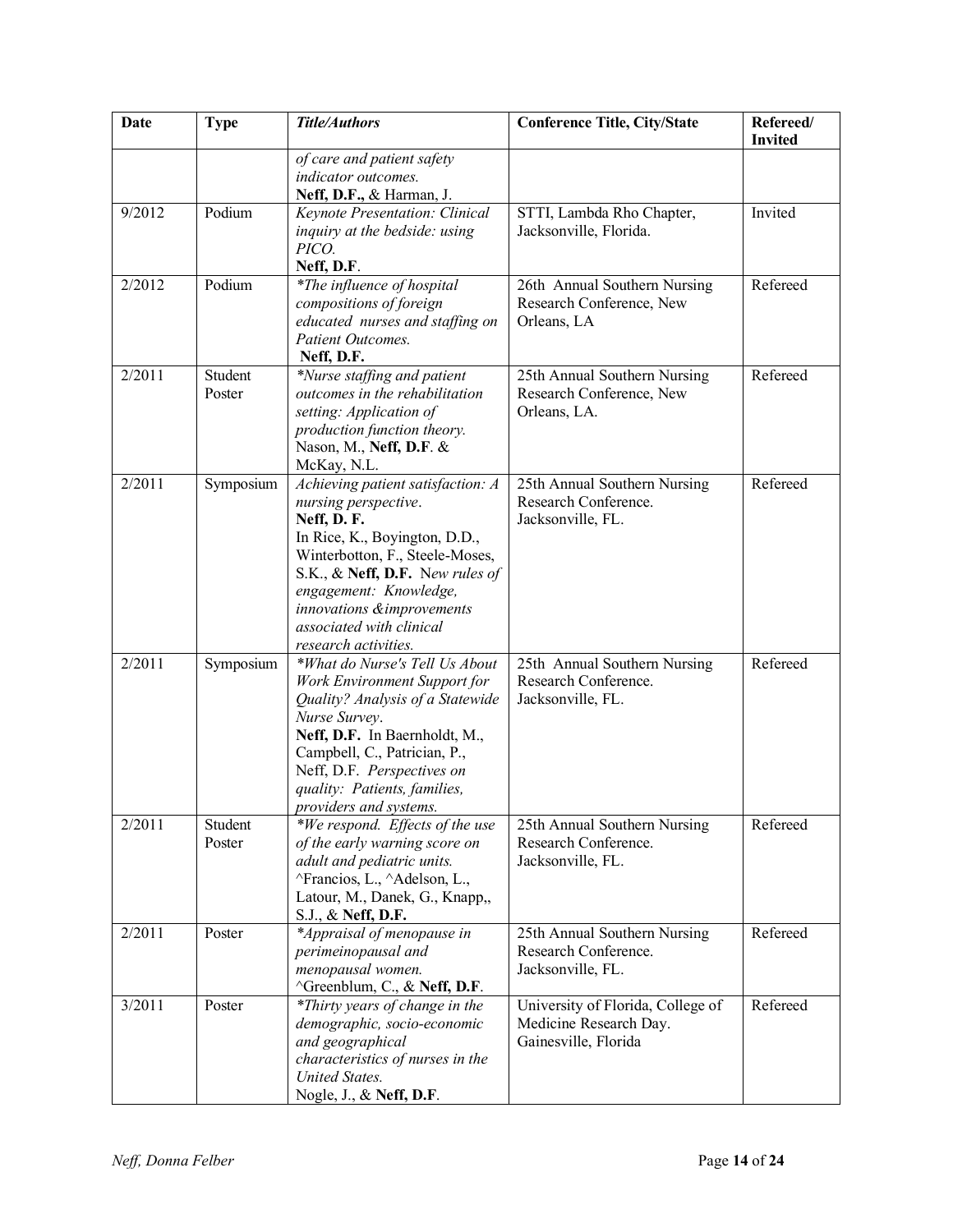| <b>Date</b> | <b>Type</b>       | <b>Title/Authors</b>                                                                                                                                                  | <b>Conference Title, City/State</b>                                                                                                                                                                                                     | Refereed/<br><b>Invited</b> |
|-------------|-------------------|-----------------------------------------------------------------------------------------------------------------------------------------------------------------------|-----------------------------------------------------------------------------------------------------------------------------------------------------------------------------------------------------------------------------------------|-----------------------------|
| 2/2010      | Podium            | Utilization of national<br>databases.<br>Neff, D.F.                                                                                                                   | 7 <sup>th</sup> Annual Florida Magnet<br>Nursing Research Conference:<br>Research at the Point of Care.<br>Naples, Florida.                                                                                                             | Invited                     |
| 2/2010      | Podium            | *International and US educated<br>nurse perceptions of the work<br>environment and nurse<br>outcomes.<br>Neff, D.F., Aiken, L.H.,<br>Cimiotti, J., Nogle, J.          | 24th Annual Southern Nursing<br>Research Conference.<br>Jacksonville, FL.                                                                                                                                                               | Refereed                    |
| 3/2010      | Poster            | *Effects of the women's health<br>initiative on hormone therapy in<br>African American women.<br>^Greenblum, C., & Neff, D.F.                                         | Eighth Annual College of Nursing<br>Research Day and Mallasanos<br>Lectureship. Gainesville, Florida                                                                                                                                    | Non-<br>Refereed            |
| 3/2010      | Poster            | *Achieving nursing satisfaction:<br>A nursing perspective.<br>^McKenzie, L, Pesata, V.,<br>Harlan, K., Martin, S., Welsh,<br>H., & Neff, D.F.                         | Eighth Annual College of Nursing<br>Research Day and Mallasanos<br>Lectureship. Gainesville, Florida                                                                                                                                    | Non-<br>Refereed            |
| 2/2010      | Poster            | *Effects of the WHI on hormone<br>use in African American<br>Women.<br>^Greenblum, C., & Neff, D.F.                                                                   | 24th Annual Southern Nursing<br>Research Conference.<br>Jacksonville, FL.                                                                                                                                                               | Refereed                    |
| 2/2009      | Student<br>Poster | Vaginal estrogen use in<br>menopause: What are the risks?<br><sup>^</sup> Greenblum, C., & Neff, D.F.                                                                 | 23 <sup>rd</sup> Annual Conference of the<br>Southern Nursing Research<br>Society. Baltimore, MD                                                                                                                                        | Refereed                    |
| 5/2009      | Podium            | Clinical nursing and nursing<br>academic partnership.<br>Neff, D.F.                                                                                                   | Engaging Nursing Leadership for<br>the Magnet Journey: Gain Insights<br>from the Shands UF Experience.<br>Welcome to the next step on your<br>journey to nursing excellence.<br>Gainesville, Florida                                    | Invited                     |
| 5/2008      | Podium            | Keynote Presentation. First, the<br>IDEA! Second, the WHY? Best<br>in class: Creating a culture of<br>inquiry.<br>Neff, D.F.                                          | North Central Florida<br>Organization of Nurse Executives,<br>Alpha Theta Chapter, Sigma Theta<br>Tau<br>International, Shands at the<br>University of Florida, Department<br>of Nursing and Patient Services.<br>Gainesville, Florida. | Invited                     |
| 3/2008      | Poster            | *Performance obstacles during<br>medication administration by<br>hospital nurses.<br>^Givens, C., ^Ibach, A.,<br>^Parmer, K,, Pesata, V., & Neff,<br>D.F.             | Sixth Annual University of<br>Florida College of Nursing<br>Research Day. Gainesville, FL.                                                                                                                                              | Non-<br>Refereed            |
| 2/2008      | Poster            | *Performance obstacles during<br>medication administration by<br>hospital nurses.<br>^Givens, C., ^Ibach, A.,<br><sup>^</sup> Parmer, K,, Pesata, V., & Neff,<br>D.F. | 22 <sup>nd</sup><br>Annual Conference of the<br>Southern Nursing Research<br>Society. Baltimore, MD                                                                                                                                     | Refereed                    |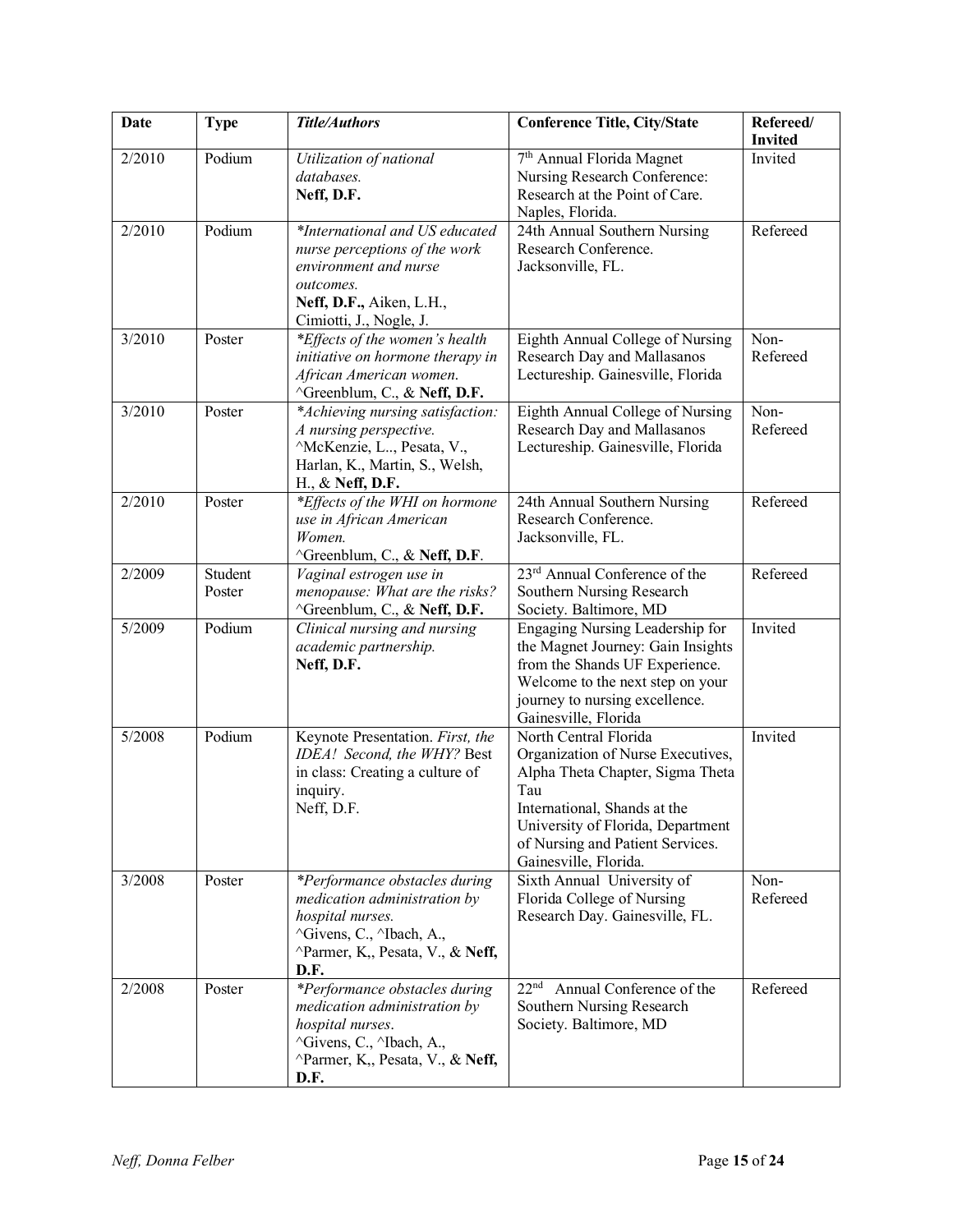| <b>Date</b> | <b>Type</b> | <b>Title/Authors</b>                                                                                                                                            | <b>Conference Title, City/State</b>                                                                                                                                                                     | Refereed/<br><b>Invited</b> |
|-------------|-------------|-----------------------------------------------------------------------------------------------------------------------------------------------------------------|---------------------------------------------------------------------------------------------------------------------------------------------------------------------------------------------------------|-----------------------------|
| 1/2008      | Podium      | *Nurse practice and patient<br>problems.<br>Neff, D.F.                                                                                                          | Dorothy Smith Leadership<br>Conference: 2020 Vision for the<br>Future of Health Care" University<br>of Florida College of Nursing,<br>Gainesville, Florida                                              | Invited                     |
| 2/2007      | Poster      | *Comparison of hospitalized<br>adults with type 2 diabetes:<br>Does living in medically<br>underserved areas make a<br>difference?<br>Neff, D.F., & ^Kebbel, M. | $21^{st}$<br>Annual Conference of the<br>Southern Nursing Research<br>Society. Birmingham, AL                                                                                                           | Refereed                    |
| 3/2007      | Poster      | *Comparison of hospitalized<br>adults with type 2 diabetes:<br>Does living in medically<br>underserved areas make a<br>difference?<br>Neff, D.F., & ^Kebbel, M. | Fifth Annual University of<br>Florida College of Nursing<br>Research Day. Gainesville, FL.                                                                                                              | Non-<br>Refereed            |
| 3/2006      | Poster      | *Characteristics of aging<br>women with type 2 diabetes.<br>Neff, D.F, & ^Bruner, A.                                                                            | Fourth Annual University of<br>Florida College of Nursing<br>Research Day. Gainesville, FL.                                                                                                             | Non-<br>Refereed            |
| 2/2006      | Poster      | *Characteristics of aging<br>women with type 2 diabetes.<br>Neff, D.F., & ^Bruner, A.                                                                           | 20th Annual Conference of the<br>Southern Nursing Research<br>Society. Nashville, TN                                                                                                                    | Refereed                    |
| 1/2006      | Podium      | Preventive health care in young<br>women.<br>Neff, D.F.                                                                                                         | Delta Phi Omega Sorority, Inc.,<br>University of Florida Regional<br>Retreat.                                                                                                                           | Invited                     |
| 2/2005      | Poster      | *Readability of research<br>informed consents at the<br>University of Florida<br>Jacksonville.<br>^Schroder, R.K., & Neff, D.F.                                 | 19th Annual Conference of the<br>Southern Nursing Research<br>Society. Nashville, TN                                                                                                                    | Refereed                    |
| 3/2005      | Podium      | *Woman to Woman:<br>Discussions concerning<br>perceptions of access to health<br>care.<br>Neff, D.F.                                                            | <b>Enhancing Practice Through</b><br>Clinical Innovation and Research,<br>University of Florida, College of<br>Nursing, Sigma Theta Tau<br>International, Alpha Theta<br>Chapter, Gainesville, Florida. | Non-<br>refereed            |
| 2/2005      | Poster      | *Prodromal symptoms and the<br>determination of coronary<br>artery disease in women.<br>^Warrington, W., Jessup, J.V.,<br>Neff, D.F., & Yarandi, H.N.           | STT Alpha Theta Chapter<br>Research Day Chapter,<br>Gainesville, Florida                                                                                                                                | Non-<br>refereed            |
| 2/2005      | Poster      | <i>*Prodromal symptoms and the</i><br>determination of coronary<br>artery disease in women.<br>^Warrington, W., Jessup, J.V.,<br>Neff, D.F., & Yarandi, H.N.    | 18th Annual Conference of the<br>Southern Nursing Research<br>Society. Atlanta, Georgia.                                                                                                                | Refereed                    |
| 3/2005      | Poster      | *Prodromal symptoms and the<br>determination of coronary<br>artery disease in women.<br>^Warrington, W., Jessup, J.V.,<br>Neff, D.F., & Yarandi, H.N.           | University of Florida's Third<br>Annual Women's Health Research<br>Day. Gainesville, Fl.                                                                                                                | Non-<br>refereed            |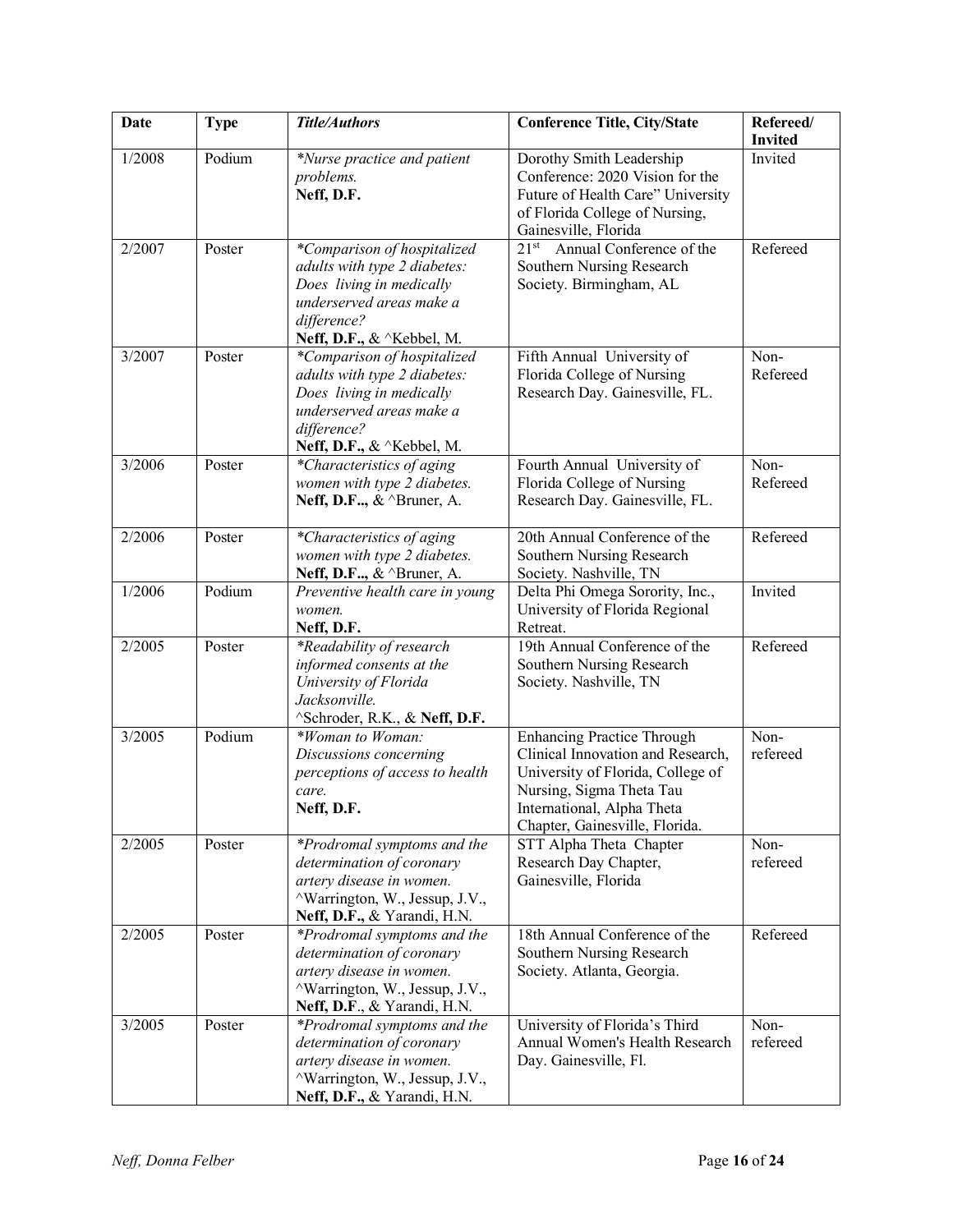| <b>Date</b> | <b>Type</b> | <b>Title/Authors</b>                                                                                                                                                                                                                               | <b>Conference Title, City/State</b>                                                                                                                                              | Refereed/<br><b>Invited</b> |
|-------------|-------------|----------------------------------------------------------------------------------------------------------------------------------------------------------------------------------------------------------------------------------------------------|----------------------------------------------------------------------------------------------------------------------------------------------------------------------------------|-----------------------------|
| 3/2005      | Poster      | *Woman to Woman:<br><b>Discussions Concerning</b><br>Perceptions of Access to Health<br>Care.<br>Neff, D.F.                                                                                                                                        | University of Florida's Third<br>Annual Women's Health Research<br>Day. Gainesville, Fl.                                                                                         | Non-<br>Refereed            |
| 3/2004      | Podium      | *Primary Health Care of Urban<br>Native Americans Provided in<br>a Center for Nursing.<br>Neff, D.F., & Kinion, E.S.                                                                                                                               | 28 <sup>th</sup> Annual Research Conference<br>of the Midwest Nursing Research<br>Society. St. Louis, Missouri.                                                                  | Refereed                    |
| 10/2004     | Poster      | *Accessing health care: Aging<br>women's perceptions.<br>Neff, D.F., Sadler, C.                                                                                                                                                                    | Memorial Research Conference.<br>Ravenna, Ohio                                                                                                                                   | Non-<br>Refereed            |
| 3/2002      | Podium      | *An academic nursing and<br>health care, partnership for<br>best practices: Development,<br>implementation, and evaluation<br>in urinary incontinence and<br>end-of-life care.<br>Schirm, V., Dowd, T., Kolcaba,<br>K., Neff, D.F, & ^Franklin, W. | 26th Annual Professional,<br>Scientific, and Student Ohio<br>Conference on Aging, Columbus,<br>OH.                                                                               | Refereed                    |
| 3/2002      | Podium      | *Characteristics of vulnerable<br>populations who receive<br>primary health care at an<br>academic nursing center.<br>Neff, D.F., & Kinion                                                                                                         | Midwest Nursing Research<br>Society, 26th Annual MNRS<br>Research Society Conference.<br>Chicago, Illinois                                                                       | Refereed                    |
| 3/2001      | Podium      | *APN Transitional Home<br>Health Care of COPD Patients.<br>Neff, D. F.                                                                                                                                                                             | Midwest Nursing Research<br>Society, 25th Annual MNRS<br>Research Society Conference.<br>Chicago, Illinois                                                                       | Refereed                    |
| 5/2001      | Podium      | Moving Evidence into Home<br><b>Health Care Nursing Practice</b><br>Neff, D.F.                                                                                                                                                                     | Evidence-Based Practice 2001-<br>Clinical Relevance and Practice<br>Realities. Saint Joseph Mercy<br>Health System, The University of<br>Michigan, Ann Arbor, Michigan           | Invited                     |
| 3/1997      | Poster      | *Coping with poverty:<br>Impoverished elderly women's<br>perspective.<br>Neff, D.F.                                                                                                                                                                | Seventeenth Annual Research<br>Symposium, Research Day, The<br>University of Akron College of<br>Nursing, Sigma Theta Tau<br>International, Delta Omega<br>Chapter. Akron, Ohio. | Non-<br>Refereed            |
| 3/1995      | Poster      | *A Portrait of Quality of Life in<br><b>Elderly Person with Chronic</b><br>Mental Illness.<br>Neff, D.F.                                                                                                                                           | 31st Annual Clinical Nursing<br>Conference: Issues and Trends in<br>the Era of Biopsychosocial<br>Nursing,<br>Department of Veterans Affairs.<br>Brecksville, Ohio.              | Invited                     |
| 3/1995      | Poster      | *Quality of Life and Health<br>Care Problems in Elderly<br>Persons with<br>Schizophrenia<br>Neff, D.F.                                                                                                                                             | Sixteenth Annual Research<br>Symposium, The University of<br>Akron College of Nursing, Sigma<br>Theta Tau, Delta Omega Chapter.<br>Akron, Ohio.                                  | Non-<br>refereed            |

## **HONORS/AWARDS**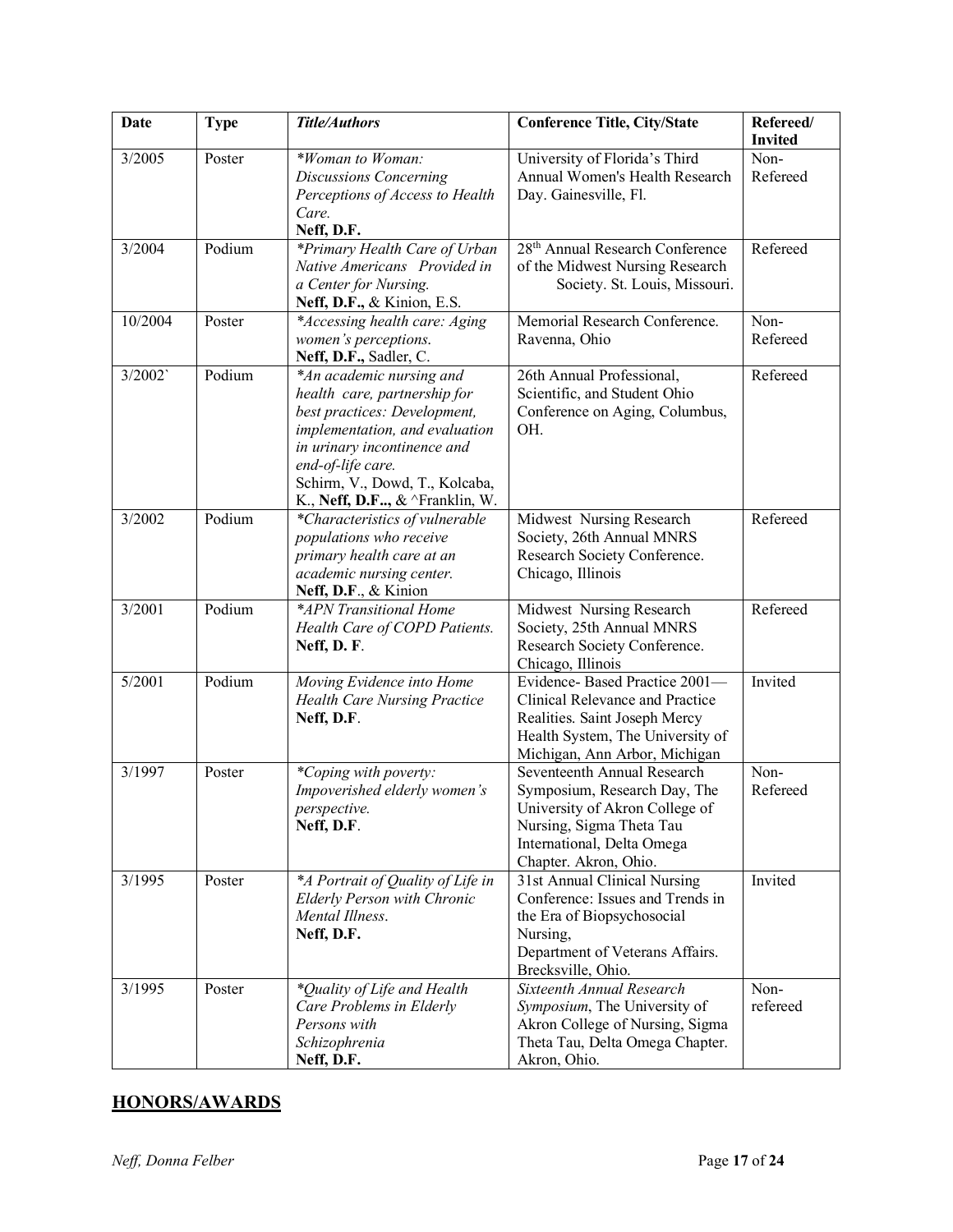| Date | Award                                                                             | <b>Organization/Group</b>                                                |
|------|-----------------------------------------------------------------------------------|--------------------------------------------------------------------------|
| 2021 | Awardee UCF Women's History Month                                                 | University of Central Florida                                            |
| 2014 | Research Excellence Award                                                         | Florida Organization of Nurse Executives<br>Florida                      |
| 2013 | University of Florida Research Foundation<br>Professorship                        | University of Florida, Gainesville, Florida                              |
| 2010 | Inducted National Academy of Practice:<br>Distinguished Scholar and Fellow - FNAP | National Academy of Practice                                             |
| 2005 | Distinguished Alumni Award                                                        | The University of Akron, College of Nursing,<br>Akron, Ohio.             |
| 2003 | Scholar, Hartford Institute of Geriatric Nursing<br>Research                      | John A. Hartford Institute for Geriatric Nursing,<br>New York University |
| 1997 | Outstanding Undergraduate Faculty                                                 | Kent State University, School of Nursing, SPN<br>Award                   |
| 1993 | <b>Outstanding Graduate Student</b>                                               | The University of Akron, College of Nursing,<br>Akron, Ohio              |

# **PROFESSIONAL ACTIVITIES & COMMUNITY SERVICE**

| Date             | Organization                                           | Role                            |
|------------------|--------------------------------------------------------|---------------------------------|
| 2013-Present     | Florida Action Coalition                               | Member                          |
| 2010-present     | Florida Organization of Nurse Executives -             | Member, Research Committee      |
| 2011-12          |                                                        | Director Region IV              |
| $2011$ – Present | National Academies of Practice                         | Member - Nursing Academy        |
| 2012-2014        |                                                        | Chair - Nursing Academy         |
| 2014 - 2017      |                                                        | Vice President of Communication |
| 2017-            |                                                        | Member Policy Committee-        |
|                  |                                                        | -Chair sub-committee white      |
|                  |                                                        | paper c/o Interprofessional     |
|                  |                                                        | Practice                        |
| 2010-present     | American Nurses' Association                           | Member                          |
| $2010$ - Present | AcademyHealth                                          | Member                          |
| 2006-2008        | American Diabetes Association                          | Member                          |
| 2005-07          | Florida Alliance for Diabetes Presentation and Control | Leadership Council Member       |
| 2002-2008        | Gerontological Society of America                      | Member                          |
| 2003-2006        | Harford Scholars and Fellow Group                      | Member                          |
| 2004-2005        |                                                        | President Elect                 |
| 2005-2006        |                                                        | President                       |
| 2003-2001        | Hartford Institute/Gerontological Society Association  | Member, Nursing Care of Older   |
|                  |                                                        | <b>Adults Interest Group</b>    |
| 2005-present     | Southern Nursing Research Society                      | Member                          |
| 2011-13          |                                                        | Director of Research Interest   |
|                  |                                                        | Groups                          |
| 2007-present     |                                                        | Grants and Awards Committee     |
|                  |                                                        | Nominating Committee            |

## *PROFESSIONAL ORGANIZATIONS:*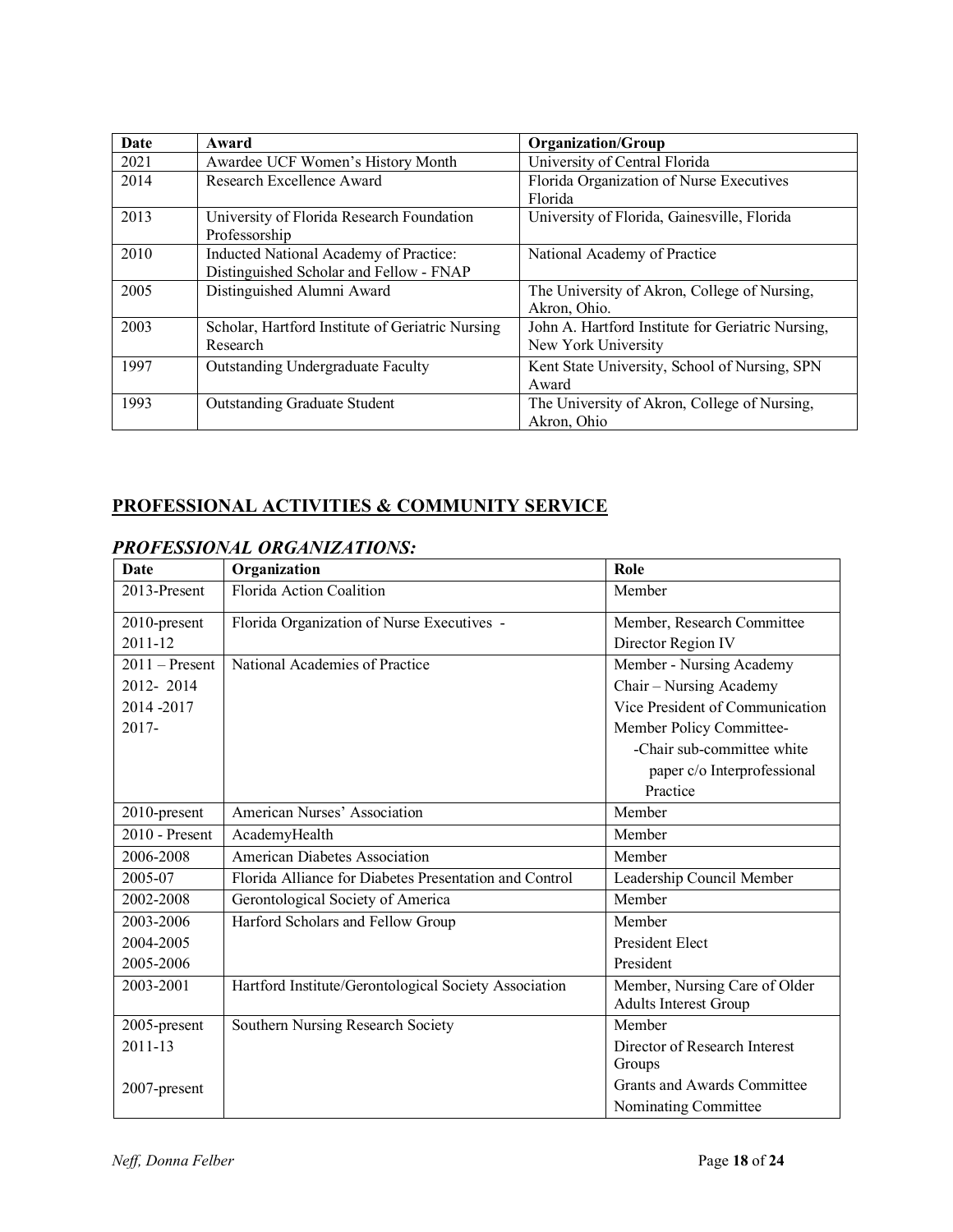| Date                                                                                        | Organization                                                                                                             | Role                                                                                                                                            |
|---------------------------------------------------------------------------------------------|--------------------------------------------------------------------------------------------------------------------------|-------------------------------------------------------------------------------------------------------------------------------------------------|
| 2009-2011                                                                                   |                                                                                                                          |                                                                                                                                                 |
| 2001-2004                                                                                   | OSAGE (Ohio Association for Gerontology in Education)                                                                    | Member                                                                                                                                          |
| 1997-present                                                                                | Pi Gamma Mu International Honor Society of Social<br><b>Sciences</b>                                                     | Member                                                                                                                                          |
| 1997-present                                                                                | Alpha Kappa Delta International Sociology Honor Society                                                                  | Member                                                                                                                                          |
| 1993-2004<br>2000<br>1994-1995<br>1992-present<br>1992-present<br>2004-2013<br>2013-present | Midwest Nursing Research Society<br>Sigma Theta Tau, International<br>Delta Omega Chapter<br>Alpha Theta<br>Theta Epison | Member<br>25 <sup>th</sup> Anniversary Committee<br>Graduate Student Poster Reviewer<br>Research, Grants and Recognition<br>Committee<br>Member |
| 1989-2004<br>1991-1992<br>1989-1990                                                         | Ohio Nurse's Association                                                                                                 | Member<br>Chair Legislative Committee<br>Secretary Legislative Committee                                                                        |

### *PUBLICATION EDITORIAL BOARDS AND REVIEW:*

| Date         | <b>Journal or Publisher</b>     | Role                                          |
|--------------|---------------------------------|-----------------------------------------------|
|              |                                 |                                               |
| 2019-present | NURSING19                       | Research Column Coordinator                   |
|              |                                 | Associate Editor                              |
| 2016         | Issues in Mental Health Nursing | Invited Editor 2016, $37(6)$                  |
|              |                                 | Focus: Patient Centered Care for Mentally Ill |
| 2015-Present |                                 | Associate Editor                              |
| 1997-present |                                 | Reviewer                                      |
| 2012         | Medical Care                    | <b>Invited Reviewer</b>                       |
| 2012-2013    | Open Journal of Nursing         | Reviewer                                      |
| 2009-present | Research in Nursing & Health    | Reviewer                                      |
| 2009-2010    | Journal of Infection Control    | Reviewer                                      |
| 2006-2009    | MORE EB, McMaster and           | Reviewer                                      |
|              | Evidence Based Journal          |                                               |
| 2006-present | Geriatric Nursing               | Reviewer                                      |

## *COMMUNITY SERVICE:*

| Date             | Organization                                                                         | Role                           |
|------------------|--------------------------------------------------------------------------------------|--------------------------------|
| $2015$ – present | Florida Hospital Systems Clinical Research Collaborative                             | Member                         |
| $2013$ -present  | Florida – Action, Practice Action Team Meeting member.<br>Florida Center For Nursing | Member                         |
| 2013-2015        |                                                                                      | Chair: Institutional Committee |

# *CONSULTATION:*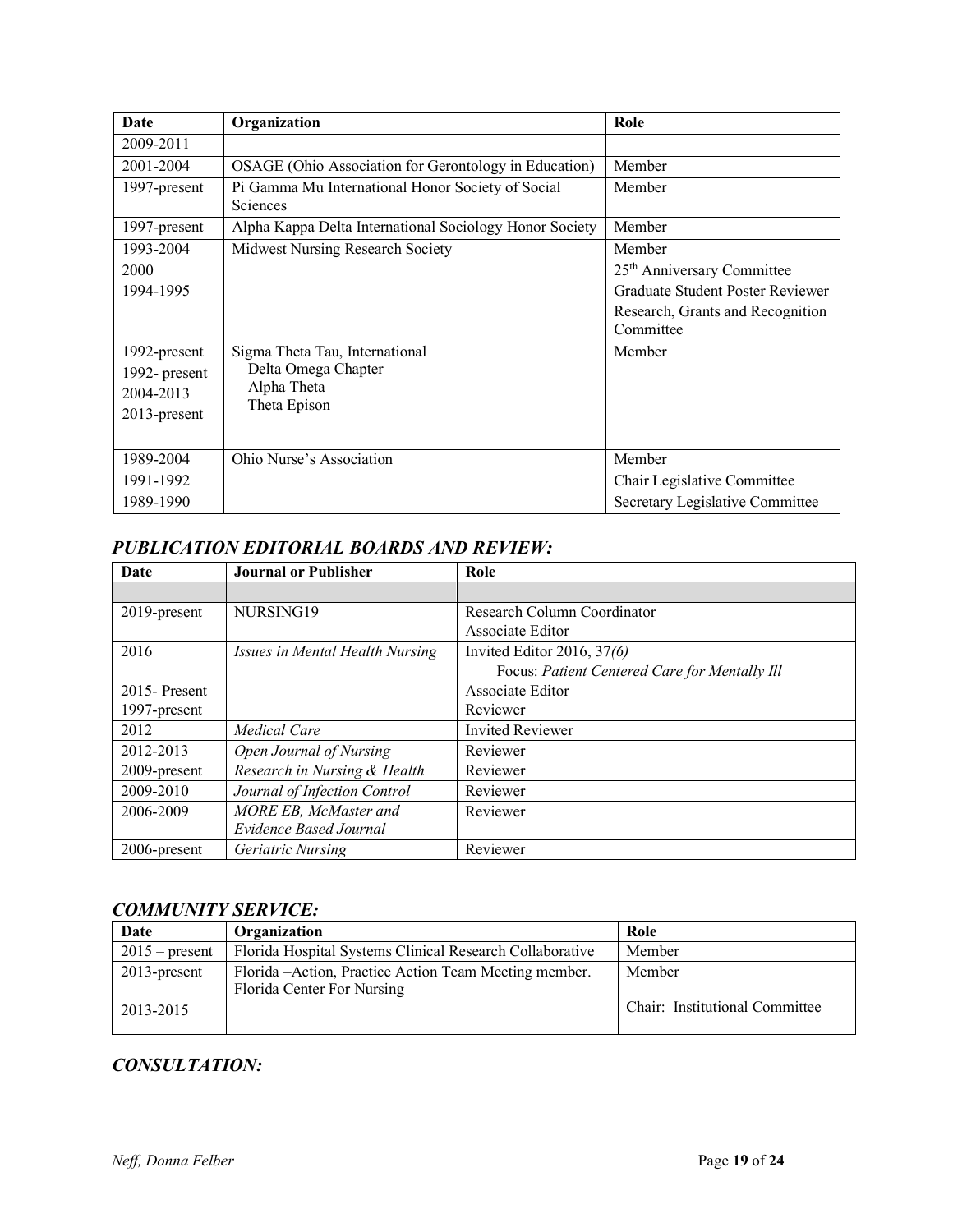| Date | <b>Consulting Organization/Individuals</b>        | <b>Consultation Role</b>         |
|------|---------------------------------------------------|----------------------------------|
| 2006 | Florida International University - Drs. Brooten & | Worked with research team at FIU |
|      | Youngblut                                         | in the secondary analysis of RCT |
|      |                                                   | conducted to examine high risk   |
|      |                                                   | women's problems and APN         |
|      |                                                   | interventions. Resulted in       |
|      |                                                   | publication (Brooten, Youngblut, |
|      |                                                   | Donahue, Hamilton, Hannan, &     |
|      |                                                   | <b>Neff</b> , 2007)              |
|      |                                                   |                                  |

## *FACULTY MENTORSHIP*

| Date | <b>Faculty</b>   | <b>Consultation Role</b>                                                                         |
|------|------------------|--------------------------------------------------------------------------------------------------|
| 2014 | Dr. Norma Conner | Faculty Sponsor for Hartford Center for Geriatric Nursing<br>Excellent, Summer Scholars Program. |

# **Teaching Activities:**

| <b>Semester</b> | Course           | <b>Course Name</b>                     | <b>Enrollment</b> | Role       |
|-----------------|------------------|----------------------------------------|-------------------|------------|
|                 |                  |                                        |                   |            |
| Spring 2021     | <b>NGR 7939</b>  | Advanced Study Design and              | 3                 | Instructor |
|                 |                  | Methods                                |                   |            |
|                 | <b>NGR 7912</b>  | Doctoral Project 2                     |                   | Instructor |
|                 | <b>NGR 7911C</b> | Doctoral Project 1                     | 1                 | Instructor |
|                 | <b>NGR 7919</b>  | Doctoral Research                      |                   | Instructor |
|                 | <b>NGR 7980</b>  | Dissertation                           | $\overline{2}$    |            |
|                 | <b>NGR 7999C</b> | Program Development &                  | 6                 | Instructor |
|                 |                  | Management for DNP                     |                   |            |
| Fall 2020       | <b>NGR 7911C</b> | Doctoral Project 1                     | 1                 | Instructor |
|                 | <b>NGR 6908</b>  | <b>Independent Study</b>               | 1                 | Instructor |
|                 | <b>NGR 7779C</b> | Program Development &                  | 14                | Instructor |
|                 |                  | Management for DNP                     |                   |            |
|                 | <b>NGR 7980</b>  | Dissertatioin                          | 5                 | Instructor |
| Summer          | <b>NGR 7919</b>  | Doctoral Research                      | 1                 |            |
| 2020            |                  |                                        |                   |            |
|                 | <b>NGR 7980</b>  | Dissertation                           | $\overline{4}$    | Instrutor  |
|                 | <b>NGR 7932</b>  | <b>Nursing Research Grants Process</b> | $\overline{2}$    | Instructor |
|                 |                  | and Process and Proposal Writing       |                   |            |
| Spring 2020     | <b>NGR 7939</b>  | <b>Dissertation Seminar</b>            | $\overline{9}$    | Instructor |
|                 | <b>NGR 6801</b>  | Research Methods in Nursing            | 13                | Instructor |
| Summer          | <b>NGR 7932</b>  | <b>Nursing Research Grants Process</b> | 3                 | Instructor |
| 2019            |                  | and Process and Proposal Writing       |                   |            |
| Spring 2019     | <b>NGR 7939</b>  | <b>Dissertation Seminar</b>            |                   | Instructor |
|                 |                  |                                        |                   |            |
| Summer          | <b>NGR 7805</b>  | Doctoral Scholarship Seminar           | 12                | Instructor |
| 2017            |                  |                                        |                   |            |
| Spring 2016     | <b>NGR 7939</b>  | <b>Dissertation Seminar</b>            | 9                 | Instructor |
|                 |                  |                                        |                   |            |
|                 |                  |                                        |                   |            |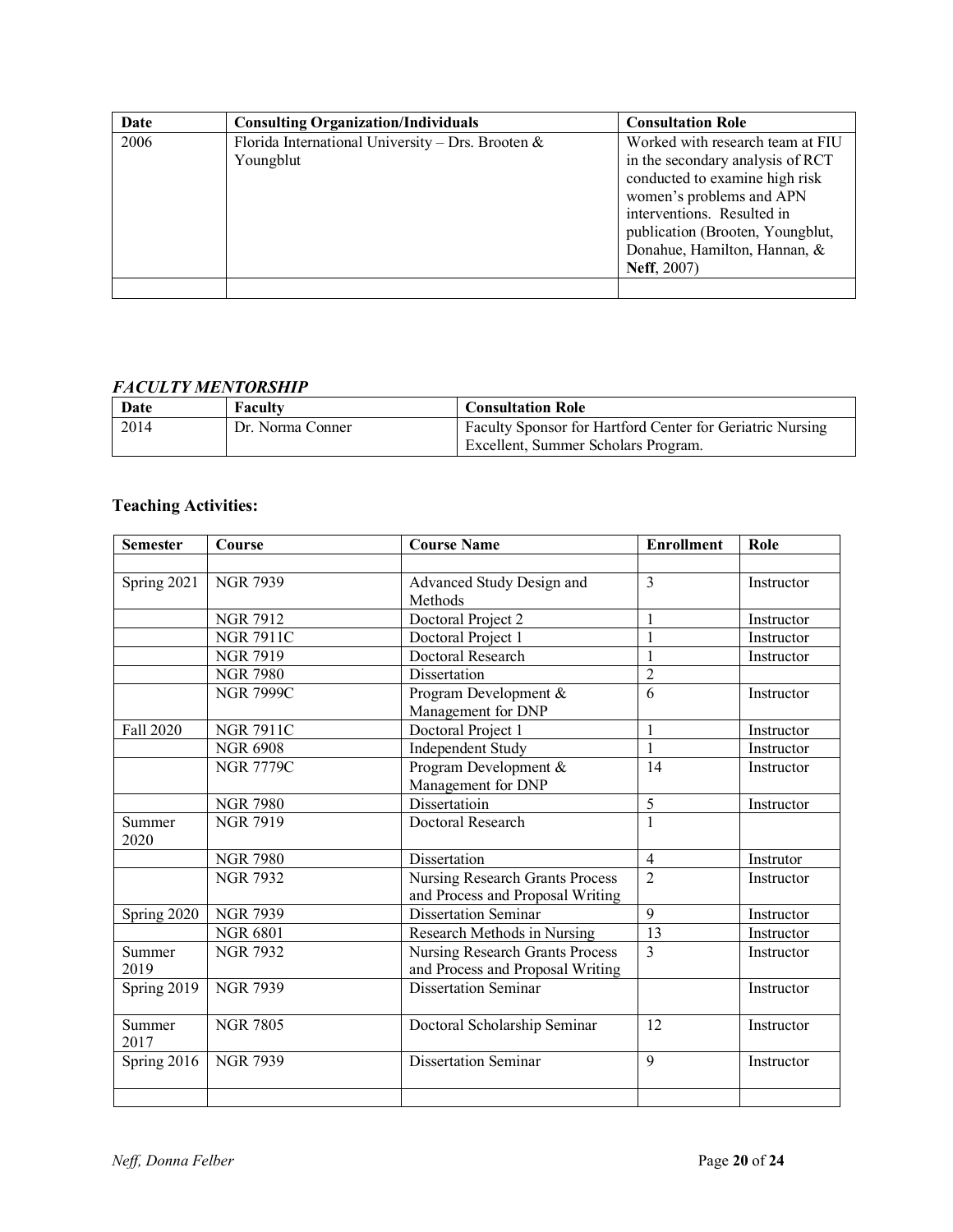| <b>Semester</b> | Course   | <b>Course Name</b>           | Enrollment | Role       |
|-----------------|----------|------------------------------|------------|------------|
|                 |          |                              |            |            |
| Summer<br>2016  | NGR 7805 | Doctoral Scholarship Seminar |            | Instructor |
| Summer<br>2015  | NGR 7805 | Doctoral Scholarship Seminar |            | Instructor |

# **UNIVERSITY ACTIVITIES**

# *UNIVERSITY SERVICE:* (Cumulative)

| Date             | Level      | Committee                                                    | Role                                   |
|------------------|------------|--------------------------------------------------------------|----------------------------------------|
| 2020             | University | Promotion and Tenure                                         | Member                                 |
| 2017-present     | University | Population Health Collaborative                              | Member                                 |
| 2018-2019        |            | <b>AHSC Research Council</b>                                 | Co-Chair                               |
| 2018-present     |            |                                                              | Member                                 |
| 2018             | University | AHSC Implementation Task Force<br>Center Planning Work Group | Member                                 |
| 2017             | University | <b>AHSC</b><br><b>Task Force</b>                             | Member                                 |
| 2017             | University | <b>UCF NIH Bootcamp</b>                                      | Program development-<br>implementation |
| 2016             | University | Search Committee: VP of Research<br>and Graduate Education   | Member                                 |
| 2015-2016        | University | Research Council                                             | Chair                                  |
| $2015$ - present | University | Associate/Assistant Dean's Council                           | Member                                 |
| 2015             | University | <b>SoTL</b>                                                  | Reviewer                               |
| 2013-14          | University | Personnel                                                    | Member                                 |
| 2014-present     | University | Research                                                     | Member                                 |

### **COLLEGE OF NURSING ACTIVITIES**

| Date            | Level   | Committee                                                                                                                | Role                                                 |
|-----------------|---------|--------------------------------------------------------------------------------------------------------------------------|------------------------------------------------------|
| Fall 2019       | College | <b>Faculty Affairs</b>                                                                                                   | Member                                               |
| Fall 2019       | College | Promotion and Tenure Workgroup $-$ to<br>identify national best practices of P&T<br>policies from US College of Nursings | Lead - appointed by the Dean                         |
| Fall 2019       | College | Department of Nursing Systems,<br>Representative as Professior on P&T<br>Committees                                      | Member                                               |
| 2015-2019       | College | <b>Assistant Professor Development</b><br>Program                                                                        | Facilitator                                          |
| 2013-2019       | College | PhD Curriculum and APG Committee                                                                                         | Ad Hoc Member                                        |
| 2019-present    |         |                                                                                                                          | Member                                               |
| $2020$ =present |         |                                                                                                                          | Member                                               |
| 2013-2019       | College | Leadership Committee                                                                                                     | Member                                               |
| $2013 - 2019$   | College | <b>Institutional Effectiveness</b>                                                                                       | Coordinator Dean's Office<br>Coordinator PhD program |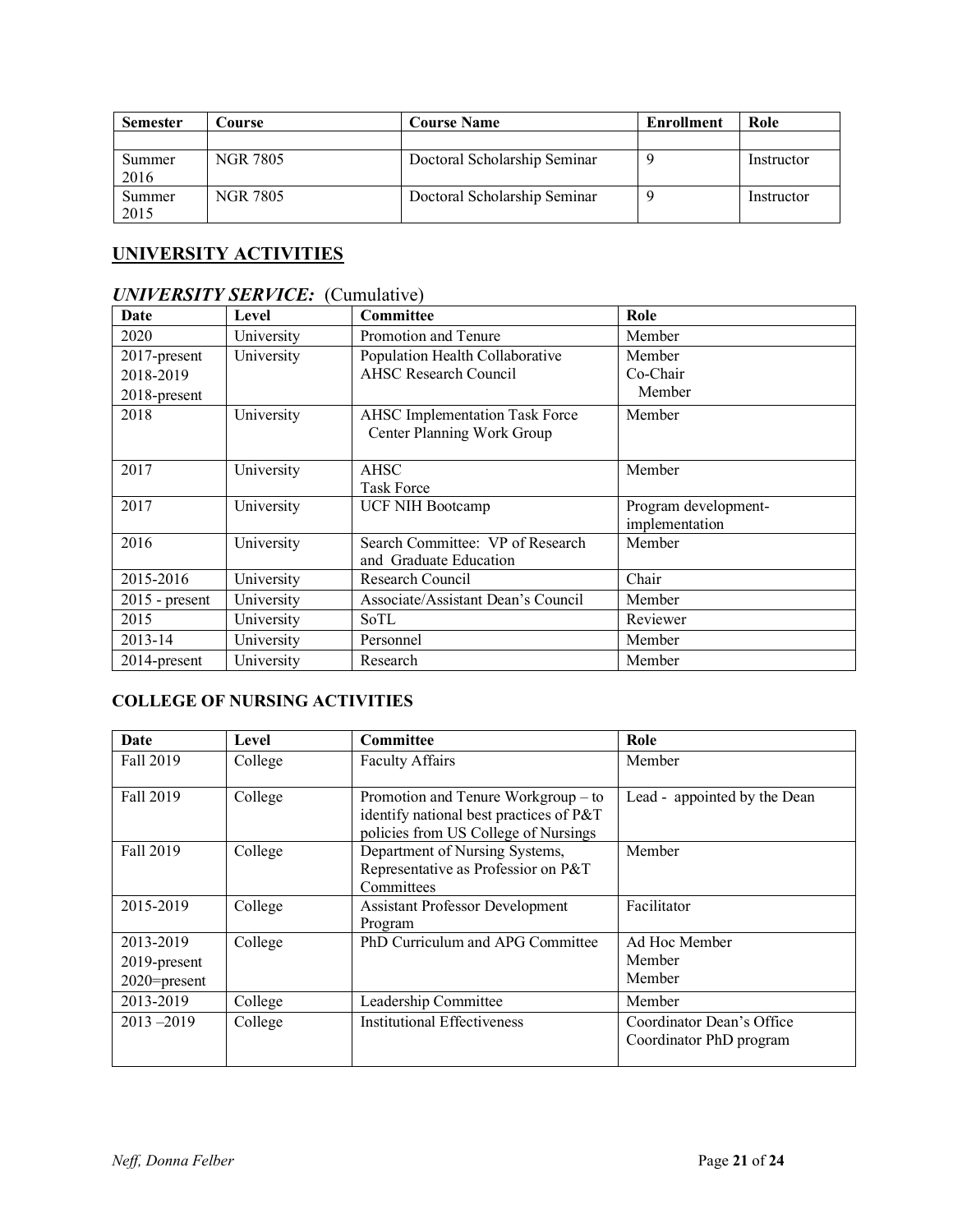### **Chair, PhD Committees**

| <b>Student Name</b>                                                  | <b>Research Topic</b>                                                                                                                                                                 | Home<br><b>Department</b>           | Completion<br><b>Date</b> |  |  |
|----------------------------------------------------------------------|---------------------------------------------------------------------------------------------------------------------------------------------------------------------------------------|-------------------------------------|---------------------------|--|--|
| <b>University of Central Florida College of Nursing PhD Students</b> |                                                                                                                                                                                       |                                     |                           |  |  |
|                                                                      |                                                                                                                                                                                       |                                     |                           |  |  |
| Sharon Imes                                                          | Hospitalized patients' first impression of<br>the nurse                                                                                                                               | Nursing<br>Co-Chair<br>Christa Cook | 2021                      |  |  |
| Lipscomb, K                                                          | Knowledge, and Attitudes of Nurse<br>Practitioner's assessment of adults who<br>present with signs and symptoms of<br>posttraumatic stress disorder                                   | Nursing                             | 2021                      |  |  |
| Ansu Sebastian                                                       | Transitional care: Nurse telephone follow-<br>up of patients post abdominal surgey                                                                                                    | Nursing                             | 2021                      |  |  |
| Alina Diaz-Cruz                                                      | Cognitive rehearsal, self-efficacy, and<br>workplace incivility among Baccalaureate<br>nursing students.                                                                              | Nursing Co-chair<br>Jascinth Lindo  | 2021                      |  |  |
| Waterval, G.                                                         | Patient Classification Systems, Nursing<br>Workload, and Quality of Care:                                                                                                             | Nursing                             | 2020                      |  |  |
| Smith, Marie                                                         | Dissertation Proposal: Geographic Access<br>to Community Mental Health Care and<br>Adherence to                                                                                       | Nursing                             | 2020                      |  |  |
|                                                                      | <b>Treatment Among Patients with</b><br>Schizophrenia Spectrum Disorders                                                                                                              |                                     |                           |  |  |
| Corinne Audette                                                      | Access and uilization of prenatal Care in<br>Florida and its effects on preterm birth.                                                                                                | Nursing                             | 2019                      |  |  |
| Janet Hutchinson                                                     | An evaluation of anxiety following<br>substance abuse withdrawal and<br>assessment of somatic treatments presently<br>available with a focus on cranial<br>electrotherapy stimulation | Nursing<br>Co-Chair<br>Josie Weiss  | 2016                      |  |  |
| Valerie Danesh                                                       | Patient Safety for hospitalized patients:<br>Rapid response team approaches                                                                                                           | Nursing                             | 2015                      |  |  |
|                                                                      | <b>University of Florida College of Nursing PhD Students</b>                                                                                                                          |                                     |                           |  |  |
| Marty O'Neill                                                        | Differences Among Four Generations of<br>RN's in Job Satisfaction, Occupational<br>Stress, Communication, Reward,<br>Recognition, and Patient Safety                                  | Nursing - ADU                       | 2014                      |  |  |
| Mary Nason                                                           | Nurse Staffing and Patient Outcomes in<br>the Rehabilitation Setting: Application of<br>Production Function Theory                                                                    | Nursing - ADU                       | 2013                      |  |  |
| Cathy Greenblum                                                      | Women in Perimenopause and<br>Menopause: Stress, Coping and Quality of                                                                                                                | Nursing - ADU                       | 2010                      |  |  |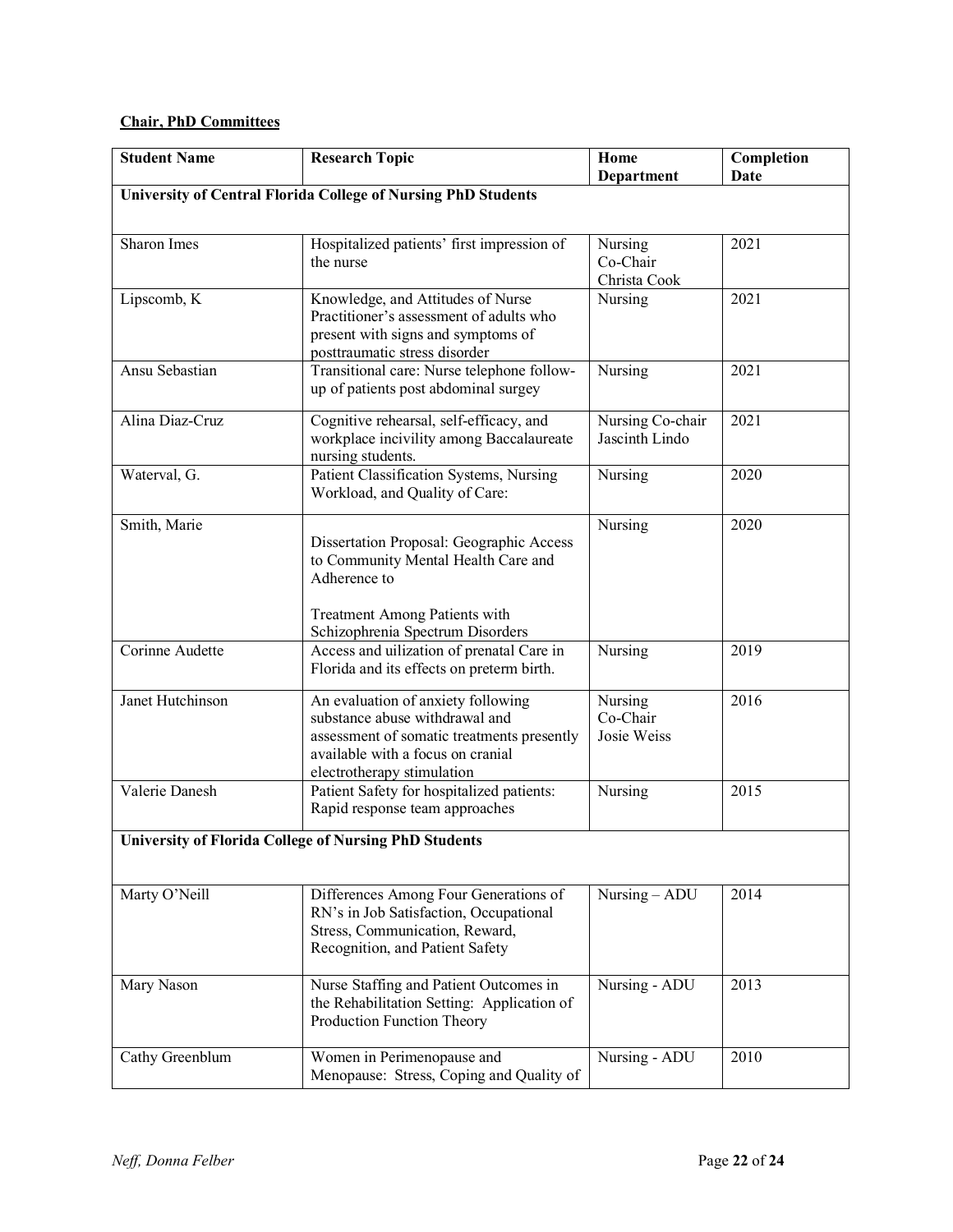### **Member, PhD Committees**

| <b>Student Name</b>                                                  | <b>Research Topic</b>                                                                                                                                    | Home<br><b>Department</b>                                                                                     | Completion<br><b>Date</b> |  |
|----------------------------------------------------------------------|----------------------------------------------------------------------------------------------------------------------------------------------------------|---------------------------------------------------------------------------------------------------------------|---------------------------|--|
| <b>University of Central Florida College of Nursing PhD Students</b> |                                                                                                                                                          |                                                                                                               |                           |  |
| Angela Keith                                                         | Generational membership, practice<br>environment, and nurse manager job<br>satisfaction: A quantitative research<br>proposal                             | Nursing                                                                                                       | 2021                      |  |
| Lynne Chamberlain                                                    | Perceived social support and self-care in<br>hospitalized patient with heart failure                                                                     | Nursing                                                                                                       | 2015                      |  |
| Fanya DeJesus                                                        | The impact of relational coordination and<br>the nurse on patient outcomes.                                                                              | Nursing                                                                                                       | 2015                      |  |
| Joy Parchment                                                        | Nurse managers, work environment factors<br>and workplace bullying.                                                                                      | Nursing                                                                                                       | 2015                      |  |
|                                                                      | <b>University of Florida College of Nursing PhD Students</b>                                                                                             |                                                                                                               |                           |  |
| Michael Bumbach                                                      | Male nurse practitioner satisfaction                                                                                                                     | Nursing - ADU                                                                                                 | 2015                      |  |
| Damian Everhart                                                      | Patient Falls in Acute Care Hospitals: A<br>Longitudinal Assessment of Nurse Staffing<br>and Unit-Level Characteristics                                  | Department of<br>Health Services &<br>Administration                                                          | 2012                      |  |
| Carla Fry                                                            | Addressing Pneumococcal vaccine uptake<br>disparities among African American adults<br>in northeast Florida                                              | Nursing- ENV                                                                                                  | 2012                      |  |
| Janelle Garcia                                                       | Assessing Weight Bias in Nurses towards<br>Obese Patients in a Rural Population                                                                          | Department of<br><b>Health Education</b><br>& Behavior                                                        | 2012                      |  |
| Brian Ahn                                                            | The Effect of Pain on Disruptive<br>Behaviors in Nursing Home Residents<br>with Dementia                                                                 | Nursing - ADU                                                                                                 | 2012                      |  |
| Rohit Pradham                                                        | Quality and Financial Performance of<br>Private Equity Owned Nursing Homes in<br>the State of Florida                                                    | College of Public<br>Health and Health<br>Professions-<br>Department of<br><b>Health Services</b><br>Research | 2010                      |  |
| William Warrington                                                   | Prodromal Symptoms and the<br>Determination of Coronary Heart Disease<br>in Women                                                                        | Nursing - ADU                                                                                                 | 2008                      |  |
| Kathy Smith                                                          | Nursing and Stroke Rehabilitation: A<br>Study of the Relationship of Stroke<br>Survivor's Quality of Life, Functional<br>Ability and Meaning of Function | Nursing - ADU                                                                                                 | 2006                      |  |
| Tami Thomas                                                          | Chlamydia Infection: Population Specific<br>Risk Factors for Female University<br>Students                                                               | Nursing – FAM                                                                                                 | 2006                      |  |